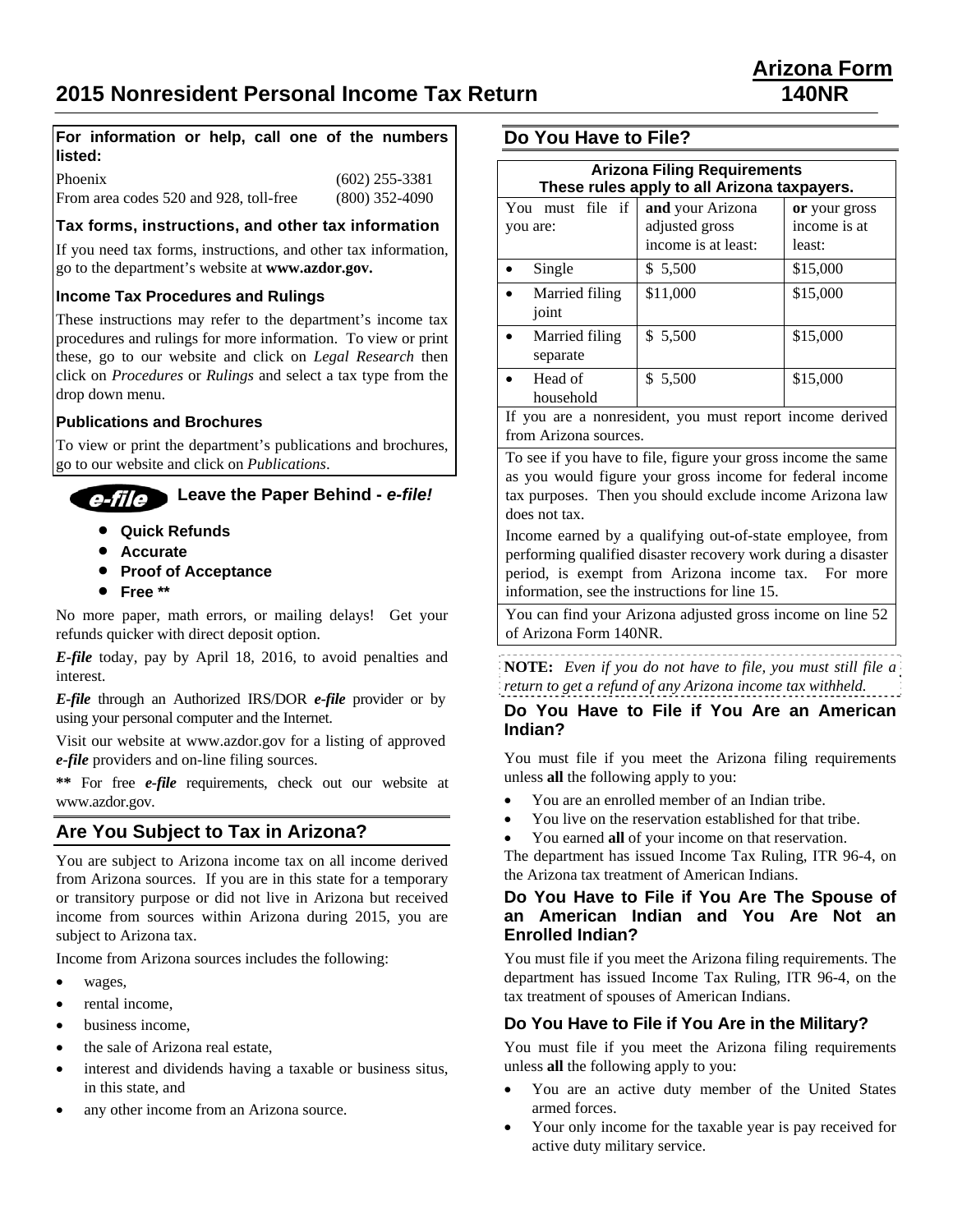• There was no Arizona tax withheld from your active duty military pay.

If Arizona tax was withheld from your active duty military pay, you must file an Arizona income tax return to claim any refund you may be due from that withholding.

You must also file an Arizona income tax return if you have any other income besides pay received for active duty military service.

If you are an Arizona resident and you have to file an Arizona return, you should file using Form 140. If you were an Arizona resident when you entered the service, you remain an Arizona resident, no matter where stationed, until you establish a new domicile. As an Arizona resident, you must report all of your income to Arizona, no matter where stationed. You must include your military pay, but using Form 140, you may subtract all pay received for active duty military service; to the extent it is included in your federal adjusted gross income.

If you are not an Arizona resident, but stationed in Arizona, the following applies to you:

- You are not subject to Arizona income tax on your military pay.
- You must report any other income you earn in Arizona. Use Form 140NR, *Nonresident Personal Income Tax Return*, to report this income.

To find out more, see our brochure, Pub 704, *Taxpayers in the Military*.

#### **If You Included Your Child's Unearned Income On Your Federal Return, Does Your Child Have To File An Arizona Return?**

No. In this case, the child should not file an Arizona return. The parent must include that same income in his or her Arizona taxable income.

## **Residency Status**

If you are not sure if you are an Arizona resident for state income tax purposes, we may be able to help. The department has issued Income Tax Procedure, ITP 92-1, on determining residency status.

#### **Residents**

You are a resident of Arizona if your domicile is in Arizona. Domicile is the place where you have your permanent home. It is where you intend to return if you are living or working temporarily in another state or country. If you leave Arizona for a temporary period, you are still an Arizona resident while gone.

A resident is subject to tax on all income no matter where the resident earns the income.

If you are a full year resident, you **must** file Form 140, Form 140A, or Form 140EZ.

#### **Part-Year Residents**

If you are a part-year resident, you must file Arizona Form 140PY, *Part-Year Resident Personal Income Tax Return*.

You are a part-year resident if you did either of the following during 2015:

- You moved into Arizona with the intent of becoming a resident.
- You moved out of Arizona with the intent of giving up your Arizona residency.

### **Nonresidents**

If you are a nonresident, you must file Form 140NR, *Nonresident Personal Income Tax Return.*

## **What if a Taxpayer Died?**

If a taxpayer died before filing a return for 2015, the taxpayer's spouse or personal representative may have to file and sign a return for that taxpayer. A personal representative can be an executor, administrator, or anyone who is in charge of the deceased taxpayer's property. If the deceased taxpayer did not have to file a return but had tax withheld, a return must be filed to get a refund.

The person who files the return should use the form the taxpayer would have used. The person who files the return should print the word "deceased" after the decedent's name. Also, enter the date of death after the decedent's name.

If your spouse died in 2015 and you did not remarry in 2015, or if your spouse died in 2016 before filing a return for 2015, you may file a joint return. If your spouse died in 2015, the joint return should show your spouse's 2015 income before death and your income for all of 2015. If your spouse died in 2016, before filing the 2015 return, the joint return should show all of your income and all of your spouse's income for 2015. Print "Filing as surviving spouse" in the area where you sign the return. If someone else is the personal representative, he or she must also sign the return.

## **Are any Other Returns Required?**

You may also have to file a fiduciary income tax return (Form 141AZ). For details about filing a fiduciary income tax return, call the department at (602) 255-3381.

### **Claiming a Refund for a Deceased Taxpayer**

If you are claiming a refund for a deceased taxpayer, you **must** complete Arizona Form 131, *Claim for Refund on Behalf of Deceased Taxpayer*. Include this form with the return.

## **What Are the Filing Dates and Penalties?**

### **When Should You File?**

Your 2015 calendar year tax return is due no later than midnight, April 18. File your return as soon as you can after January 1, but no later than April 18.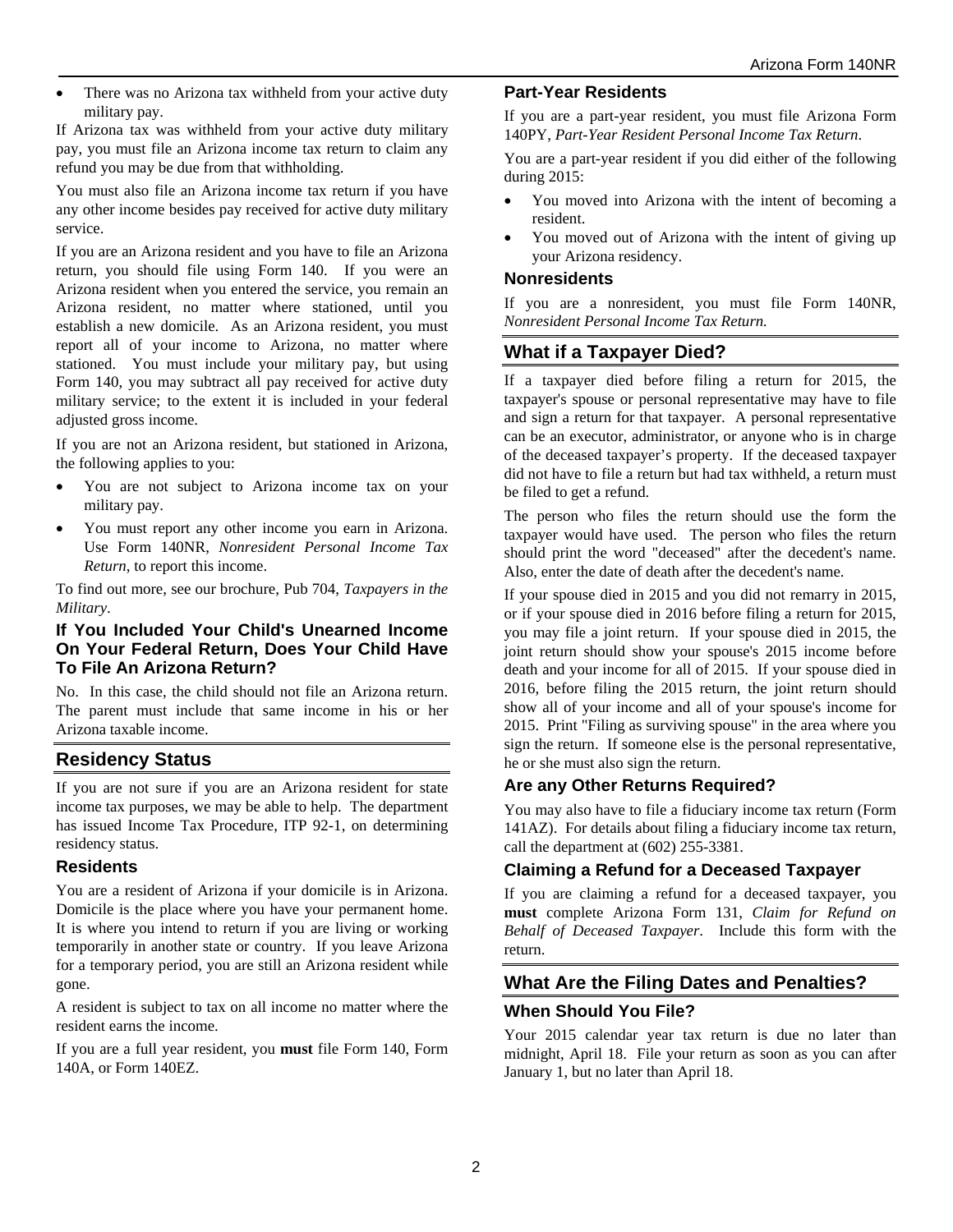**NOTE:** *Because Emancipation Day (legal holiday) will be observed on April 15, 2016, you have until April 18, 2016, to file your return.* 

If you are a fiscal year filer, your return is due on the 15th day of the fourth month following the close of your fiscal year.

## **What if You Cannot File on Time?**

You may request an extension if you know you will not be able to file on time.

**NOTE:** *An extension does not extend the time to pay your income tax. See the instructions for Arizona Form 204.* 

#### **To get a filing extension, you can either**

- Apply for a state extension (Arizona Form 204). To apply for a state extension, file Arizona Form 204 by April 18. See Form 204 for details. You do not have to include a copy of the extension with your return when you file, but make sure that you check box 82F on page 1 of the return. If you must make a payment, use Arizona Form 204, or visit www.AZTaxes.gov to make an electronic payment.
- Use your federal extension (federal Form 4868). File your Arizona return by the same due date. You do not have to include a copy of your federal extension with your return, but make sure that you check box 82F on page 1 of the return.

### **When Should You File if You Are a Nonresident Alien?**

The due date for your Arizona return is not the same as the due date for your federal return. Your Arizona return is due by April 18 even though your federal return is due on June 18. If you want to file your Arizona return after April 18, you must ask for a filing extension. You must file this request by April 18. Arizona will allow up to a 6-month extension. This will allow you to file your return by October 17. See Form 204 for extension filing details.

If you have a federal 6-month extension, you can file your Arizona return under that extension. If you file using your federal extension, Arizona will also allow you an extra 6 months. Because we will allow only 6 months, the due date for your Arizona return is not the same as the due date for your federal return. In this case, your Arizona return will be due by October 17 even though your federal return will not be due until December 15. If you file your 2015 Arizona calendar year return after October 17, your return will be late.

**NOTE:** *Because October 15, 2016, falls on a Saturday, you have until October 17, 2016, to file your return.* 

If you are a fiscal year filer, your return is due on the 15th day of the fourth month following the close of your fiscal year.

## **What if You File or Pay Late?**

If you file or pay late, we will charge you interest and penalties on the amount you owe. If the U.S. Post Office postmarks your 2015 calendar year return by April 18, 2016, your return will not be late.

You may also use certain private delivery services designated by the IRS to meet the "timely mailing as timely filed" rule.

### **Late Filing Penalty**

If you file late, we will charge you a late filing penalty. This penalty is 4½% (.045) of the tax required to be shown on the return for each month or fraction of a month the return is late. This penalty cannot exceed 25% (.25) of the tax found to be remaining due.

### **Late Payment Penalty**

If you pay your tax late, we will charge you a late payment penalty. This penalty is ½ of 1% (.005) of the amount shown as tax for each month or fraction of a month for which the failure continues. We charge this penalty from the original due date of the return until the date you pay the tax. This penalty cannot exceed a total of 10% (.10) of the unpaid tax.

### **Extension Underpayment Penalty**

If you file your return under an extension, you must pay 90% of the tax shown on your return by the return's original due date. If you do not pay this amount, we will charge you a penalty. This penalty is  $\frac{1}{2}$  of 1% (.005) of the tax not paid for each 30-day period or fraction of a 30-day period.

We charge this penalty from the original due date of the return until the date you pay the tax. This penalty cannot exceed 25% (.25) of the unpaid tax. If we charge you the extension underpayment penalty, we will not charge you the late payment penalty under Arizona Revised Statutes (A.R.S.) § 42-1125(D).

**NOTE:** *If you are subject to two or more of the above penalties, the total cannot exceed 25%.* 

### **Interest**

We charge interest on any tax not paid by the due date. We will charge you interest even if you have an extension. If you have an extension, we will charge you interest from the original due date until the date you pay the tax. The Arizona interest rate is the same as the federal rate.

## **When Should You Amend a Return?**

If you need to make changes to your return once you have filed, you should file Arizona Form 140X, *Individual Amended Income Tax Return*. You should file your amended return after your original return has processed. **Do not** file a new return for the year you are correcting. Generally, you have four years to amend a return to claim a refund.

If you amend your federal return for any year, you must also file an Arizona Form 140X for that year. You must file Form 140X within 90 days of the final determination of the IRS.

If the IRS makes a change to your federal taxable income for any year, you must report that change to Arizona. You may use one of the following two options to report this change. **Option 1** 

#### You may file a Form 140X for that year. If you choose this option, you must amend your Arizona return within 90 days of the final determination of the IRS.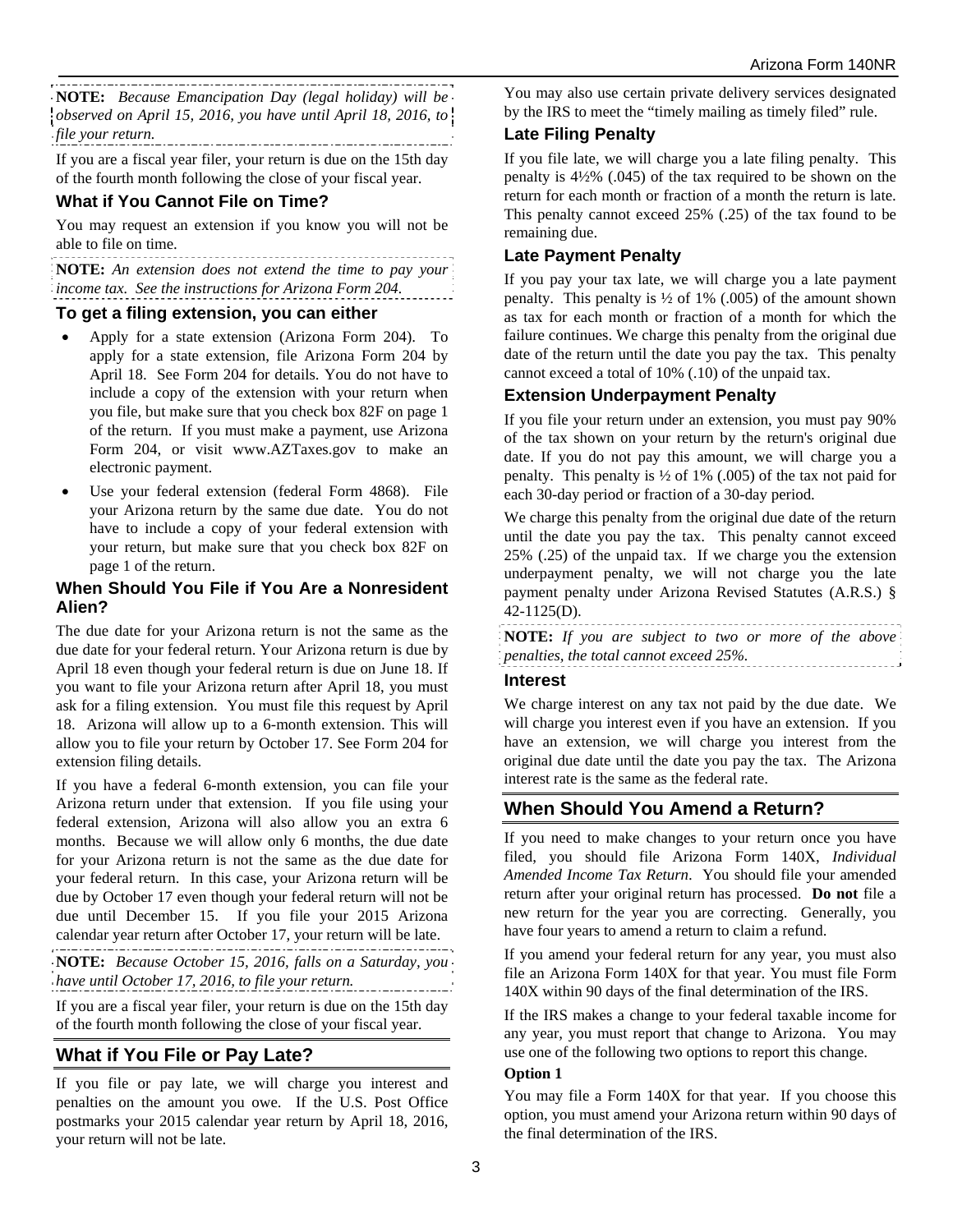Include a complete copy of the federal notice with your Form 140X.

#### **Option 2**

You may file a copy of the final federal notice with the department within 90 days of the final determination of the IRS. If you choose this option, you must include a statement in which you must:

- 1. Request that the department recompute your tax.
- 2. Indicate if you agree or disagree with the federal notice.

If you do not agree with the federal notice, you must also include any documents that show why you do not agree.

If you choose option 2, mail the federal notice and any other documents to:

Attention: Individual Income Audit Arizona Department of Revenue PO Box 29084 Phoenix, AZ 85038-9084

### **Do You Need to Make Estimated Payments in 2016?**

You must make Arizona estimated income tax payments during 2016 if:

|                           | <b>AND</b>       | <b>AND</b>       |  |
|---------------------------|------------------|------------------|--|
| Your filing status<br>is: | Your Arizona     | Your Arizona     |  |
|                           | gross income for | gross income for |  |
|                           | 2015 was greater | 2016 is greater  |  |
|                           | than:            | than:            |  |
| <b>Married Filing</b>     |                  |                  |  |
| Joint                     | \$150,000        | \$150,000        |  |
| Single                    | \$75,000         | \$75,000         |  |
| Head of                   |                  |                  |  |
| Household                 | \$75,000         | \$75,000         |  |
| Married Filing            |                  |                  |  |
| Separate                  | \$75,000         | \$75,000         |  |

If you met the income threshold for 2015, you must make estimated payments during 2016 unless you are sure you will not meet the threshold for 2016.

As a nonresident, your Arizona gross income is that part of your federal adjusted gross income derived from Arizona sources. Your Arizona gross income is on line 26 of the 2015 Arizona Form 140NR. See the worksheet for Arizona Form 140ES to figure how much your payments should be. For more information, see the department's brochure (Pub 012), *Arizona Individual Estimated Income Tax Payments.* 

### **What if You Make Your Estimated Payments Late?**

We will charge you a penalty if you fail to make any required payments. We will charge you a penalty if you make any of your required payments late. For details, see Arizona Form 221.

## **Can You Make Estimated Payments Even if You Do Not Have to?**

If you do not have to make Arizona estimated income tax payments, you may still choose to make them. For details, see Arizona Form 140ES.

## **Line-by-Line Instructions**

#### **Tips for Preparing Your Return**

- Make sure that you write your SSN on your return.
- Complete your return using black ink.
- You must round dollar amounts to the nearest whole dollar. If 50 cents or more, round up to the next dollar. If less than 50 cents, round down. Do not enter cents.
- When asked to provide your own schedule, include a separate sheet with your name and SSN at the top. Include these schedules behind your return and behind your Schedules A, if itemizing.
- You must complete your federal return before you can start your Arizona return.
- Make sure you include your daytime telephone number.
- If filing a fiscal year return, fill in the period covered in the space provided at the top of the form.

## **Entering Your Name, Address, and SSN**

### **Lines 1, 2, and 3 -**

**NOTE:** *Make sure that you write your SSN on the appropriate line.* Print or type your name, address, and SSN in the space provided.

If you are filing a joint return, enter your SSNs in the same order as your names. *If your name appears first on the return, make sure your SSN is the first number listed*.

If you are married filing separately, enter your name and SSN on the first line 1. Then enter your spouse's name and SSN on the second line 1.

If you are a nonresident of the United States or a resident alien who does not have an SSN, use the individual taxpayer identification number (ITIN) the IRS issued to you.

**NOTE:** *Make sure your SSN is correct. If you are filing a joint return, also make sure you enter your SSNs in the same order every year.* 

Make sure that you enter your SSN on your return. Make sure that all SSNs are clear and correct. You may be subject to a penalty if you fail to include your SSN. It will take longer to process your return if SSNs are missing, incorrect, or unclear.

Use your current home address. The department will send your refund or correspond with you at that address.

For a deceased taxpayer, see page 2 of these instructions.

## **Foreign Addresses**

If you have a foreign address, enter the information in the following order: city, province or state, and country. Follow the country's practice for entering the postal code. Do not abbreviate the country name.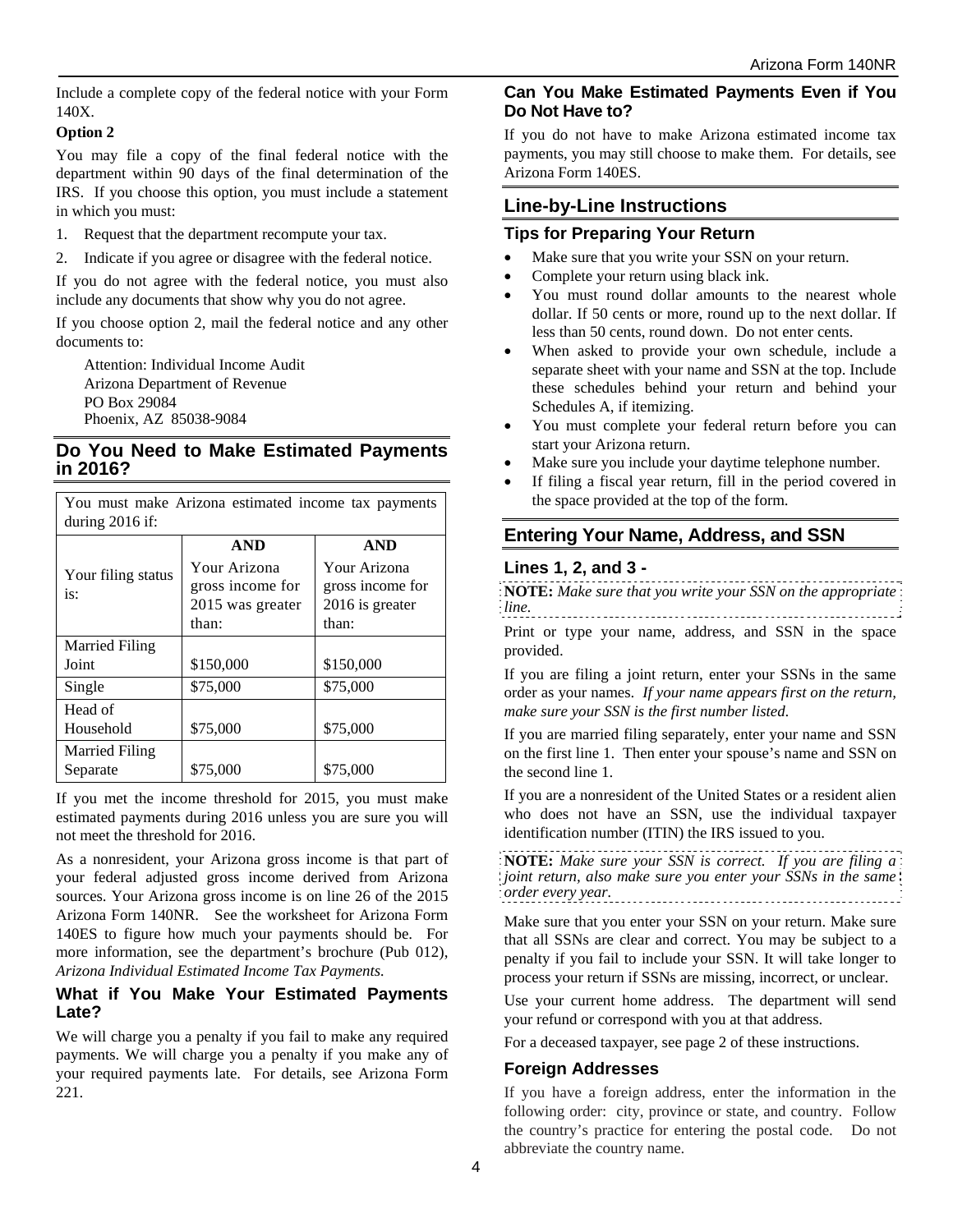### **Last Names Used in Last 4 Prior Years**

If the last name that you or your spouse are using on this return is not the same as the last name you or your spouse used on returns filed for the last 4 years, enter any other last name(s) that you or your spouse used when filing your return during the last 4 years.

### **Identification Numbers for Paid Preparers**

If you pay someone else to prepare your return, that person must also include an identification number where requested.

A paid preparer may use any of the following:

- his or her PTIN,
- his or her SSN, or
- the EIN for the business.

A paid preparer who fails to include the proper identification number may be subject to a penalty.

### **Determining Your Filing Status**

The filing status that you use on your Arizona return may be different from that used on your federal return.

Use this section to determine your filing status. Check the correct box (4 through 7) on the front of Form 140NR.

If you qualify as married for federal purposes, you qualify as married for Arizona purposes and must file using the status of either married filing joint or married filing separate.

If you are single you must file as single or if qualified you may file as head of household (see the instructions for box 5).

#### **Box 4 - Married Filing Joint Return**

If you are married and filing a joint return, check box 4.

You may file a joint return if you were married as of December 31, 2015. It does not matter whether or not you were living with your spouse. You may file a joint return, even if you and your spouse filed separate federal returns.

You may file a joint return with your deceased spouse if your spouse died during 2015 and you did not remarry in 2015. See page 2 of these instructions for details.

If you are married to an Arizona full year resident, you may file a joint return with your Arizona resident spouse. If filing a joint return with your Arizona resident spouse, you must use Form 140NR.

**NOTE:** *For help on filing a joint return with your full-year resident spouse, see Income Tax Ruling, ITR 14-1*.

#### **Box 5 - Head of Household Return**

If you are filing as a head of household, check box 5.

You may file as head of household on your Arizona return, only if one of the following applies:

- You qualify to file as head of household on your federal return.
- You qualify to file as a qualifying widow or widower on your federal return.

#### **Box 6 - Married Filing Separate Return**

If you are filing a separate return, check box 6 and enter your spouse's name and SSN on the second line 1.

If you were married as of December 31, 2015, you may choose to file a separate return. You may file a separate return, even if you and your spouse filed a joint federal return.

Arizona is a community property state. If you file a separate return, you must figure how much income to report using community property laws. If one spouse is a resident and the other spouse is not, special rules apply when filing a separate return. The department has issued Income Tax Ruling, ITR 93-20, how to report income in this case.

**NOTE:** *In some cases, you may treat community income as separate income. The department has issued Income Tax Ruling, 93-22, on when you may treat community income as separate income.*  

#### **Box 7 – Single Return**

If you are filing as single, check box 7.

Use this filing status if you were single on December 31, 2015. You are single if any of the following apply to you:

- You have never been married.
- You are legally separated under a decree of divorce or of separate maintenance.
- You were widowed before January 1, 2015, and you did not remarry in 2015, and you do not qualify to file as a qualifying widow or widower with dependent children on your federal return.

**NOTE:** *If you got divorced during the year, see Income Tax Ruling, ITR 14-2; and Publication, Pub. 200, for help completing your return.* 

### **Exemptions**

Write the number of exemptions you are claiming in boxes 8, 9, and 10. **Do not put a check mark**. You may lose the exemption if you put a checkmark in these boxes. You may lose the dependent exemption if you do not complete the Dependent section on page 1.

#### **Box 8 - Age 65 or Over**

Enter "1" in box 8 if you or your spouse were 65 or older in 2015. Enter "2" in box 8 if both you and your spouse were 65 or older in 2015.

### **Box 9 - Blind**

Enter "1" in box 9 if you or your spouse is totally or partially blind. Enter "2" in box 9 if both you and your spouse are totally or partially blind.

If you or your spouse were partially blind as of December 31, 2015, you must get a statement certified by your eye doctor or registered optometrist that:

- You cannot see better than 20/200 in your better eye with glasses or contact lenses.
- Your field of vision is 20 degrees or less.

If your eye condition is not likely to improve beyond the conditions listed above, you can get a statement certified by your eye doctor or registered optometrist to that effect instead. You must keep the statement for your records.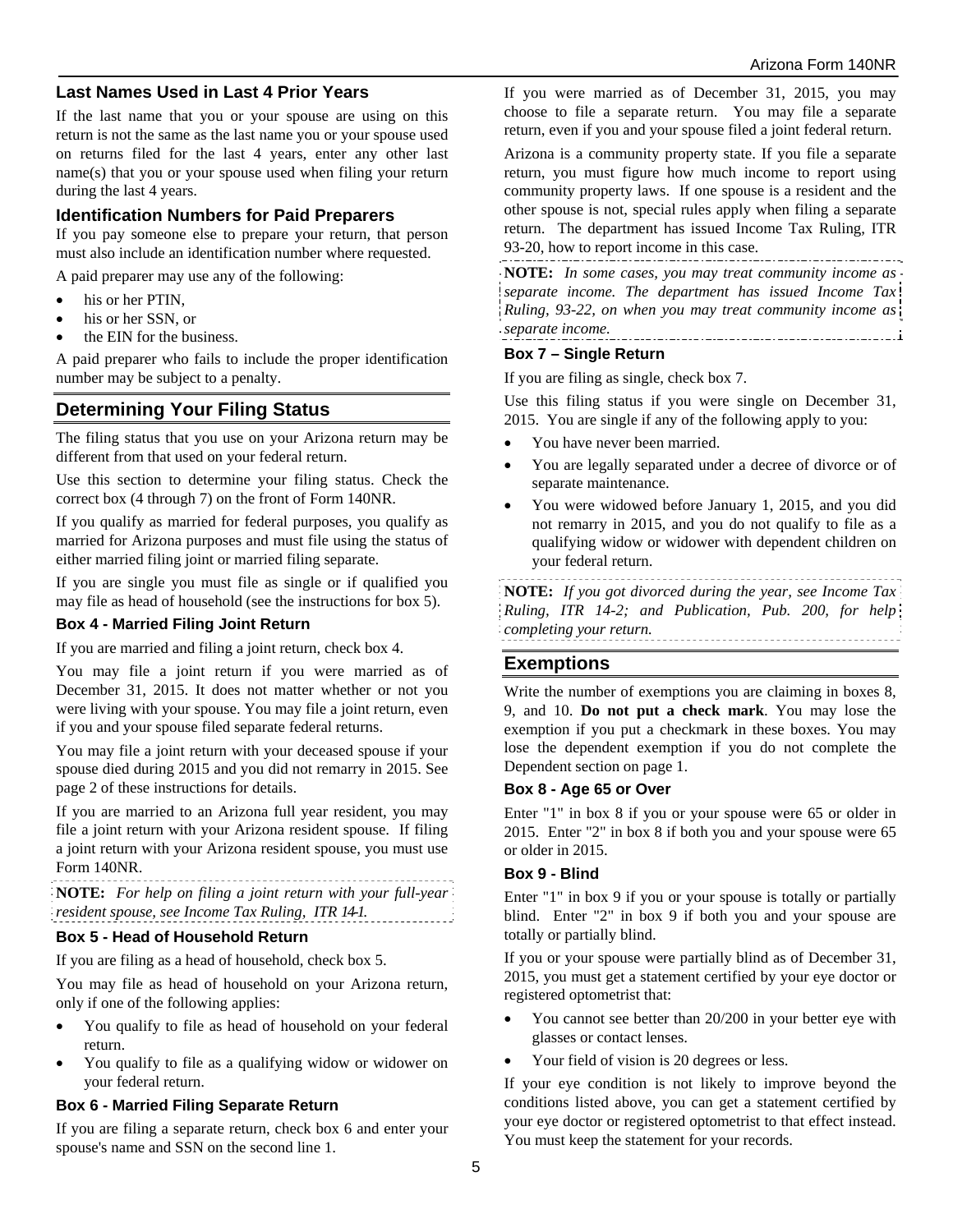#### **Box 10 - Dependents**

You must complete the Dependent section on page 1 (and page 3, if more space is needed) of your return before you can total your dependent exemptions.

You may claim only the following as a dependent.

 A person that qualifies as your dependent on your federal return.

**NOTE:** *If you do not claim a dependent exemption for a student on your federal return in order to allow the student to claim a federal education credit on the student's federal return, you may still claim the exemption on your Arizona return. For more information, see Individual Income Tax Ruling ITR 05-02.*

- A person who is age 65 or over (related to you or not) that does not qualify as your dependent on your federal return, but one of the following applies:
	- 1. In 2015, you paid more than one-fourth of the cost of keeping this person in an Arizona nursing care institution, an Arizona residential care institution, or an Arizona assisted living facility. Your cost must be more than \$800.
	- 2. In 2015, you paid more than \$800 for either Arizona home health care or other medical costs for the person.
- A stillborn child if the following apply:
	- 1. The stillbirth occurred in Arizona during 2015.
	- 2. You received a certificate of birth resulting in stillbirth from the Arizona Department of Health Services.
	- 3. The child would have otherwise been a member of your household.

### **Dependents**

#### **Completing the Dependent Section**

If you need additional lines to list all of your dependents, complete page 3, Dependent Information – Continuation Sheet, and include this page with your return. Be sure to check the box indicating you are completing page 3.

Do **not** include page 3 with your return if you do not use it.

#### **Dependent information: Children and Other Dependents**

Enter the following in columns (a) through (f):

- a) The dependent's name. If you are claiming an exemption for a stillborn child and the child was not named, enter "stillborn child" in place of a name.
- b) The dependent's SSN. If you are claiming an exemption for a stillborn child, enter the certificate number from the certificate of birth resulting in stillbirth.
- c) The dependent's relationship to you.
- d) The number of months the dependent lived in your home during 2015. If you are claiming an exemption for a stillborn child, enter the date of birth resulting in the stillbirth.

**Temporary absences:** Your child or dependent is considered to have lived with you during periods of time when temporarily absent due to special circumstances such as: illness; education; business; or vacation. Your child is also considered to have lived with you during any required hospital stay following birth, as long as the child would have lived with you during that time but for the hospitalization.

- e) Check this box if this person did not qualify as a dependent on your federal return.
- f) Check the box if you did not claim this person (student) as a dependent on your federal return in order to allow that student to claim a federal education credit on the student's federal return.

You may lose the exemption if you do not furnish this information.

Enter the total number of dependents listed on line 10 (Box).

## **Reporting Your Residency Status**

Check the appropriate box (11 through 13). Check only one box.

#### **Box 11 - Nonresident**

Check box 11, if you were not an Arizona resident during 2015, and were not on active military duty in Arizona.

#### **Box 12 - Nonresident Active Military**

Check box 12, if you were a nonresident on active duty military assignment in Arizona during 2015.

#### **Box 13 - Composite Return**

Check box 13, if this is a composite return to be filed by one of the following:

- 1. A partnership filing on behalf of its nonresident partners.
- 2. An S corporation filing on behalf of its nonresident shareholders.

For a list of qualifications and additional information on filing an Arizona nonresident composite income tax return, see Income Tax Ruling, ITR 13-2.

### **Determining Arizona Income**

Use lines 15 through 27 to determine what portion of your total income is taxable by Arizona.

**NOTE:** *If you are unable to determine the proper line to use, please call one of the numbers listed on page 1.* 

#### **FEDERAL Column**

Enter the actual amounts shown on your 2015 federal income tax return in the FEDERAL column. Complete lines 15 through 25. Line 25 should equal the federal adjusted gross income shown on your 2015 federal Form 1040, Form 1040A, Form 1040EZ, or Form 1040NR.

#### **ARIZONA Column**

Enter that portion of your federal income received from Arizona sources in the ARIZONA column. Such income includes wages earned in Arizona, Arizona rental and business income, and gains on the sale of Arizona property.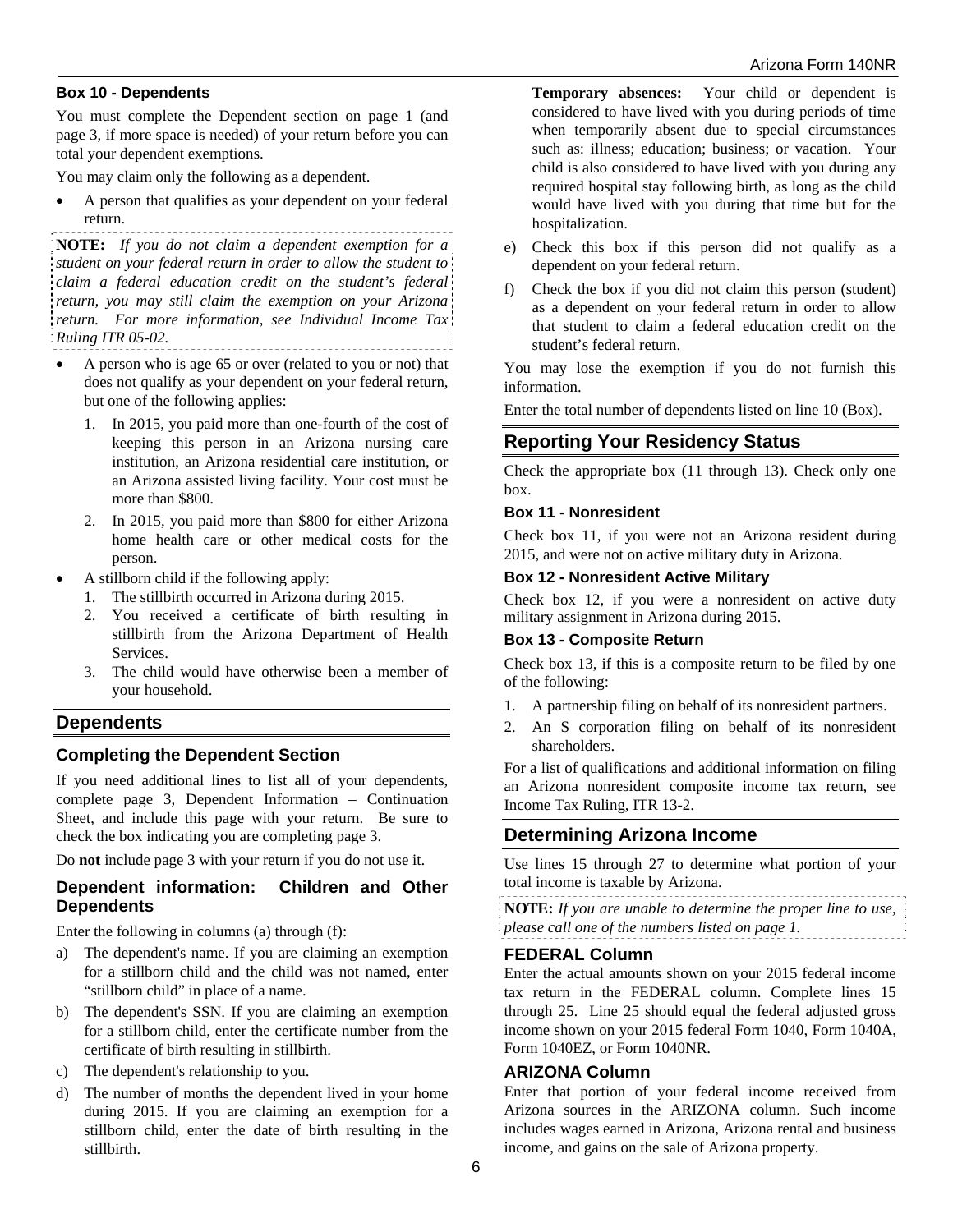**NOTE:** *If you are filing a joint return with your full year resident spouse, you must enter your Arizona source income in the ARIZONA column and your spouse must enter all income from all sources in the ARIZONA column. For details, see Income Tax Ruling, ITR 14-1.*

The Tax Reform Act of 1986 limits the amount of losses that you may deduct from passive activities. A passive activity is one that involves the conduct of any trade or business in which the taxpayer does not materially participate.

As a nonresident, your Arizona gross income may include some of these losses. You may consider only those passive losses that arose from Arizona sources. Your 2015 Arizona gross income can include only Arizona source losses you used on your 2015 federal return.

#### **Line 14 Box - Spouse of Active Duty Military Member**

Check line 14 Box if married and you are the spouse of an active duty military member and you qualify for relief under the Military Spouses Residency Relief Act. For information about who qualifies for relief, see the department's brochure, Pub 705, *Spouses of Active Duty Military Members*.

#### **Lines 15 through 24 -**

The following line-by-line instructions apply to the **ARIZONA** column.

#### **Line 15 - Wages, Salaries, Tips, etc.**

Enter all amounts received for services performed in Arizona.

Starting January 1, 2015, income earned by a qualifying outof-state employee, from performing qualified disaster recovery work during a disaster period, is exempt from Arizona income tax. Exclude this income from line 15 in the Arizona column.

For the purpose of this exemption, a qualifying out-of-state employee is an Arizona nonresident individual who is temporarily in Arizona to solely perform qualified disaster recovery work during a disaster period. For more information, see the department's brochure, Pub. 720.

**NOTE: Active Duty Military Members** *- Do not include active duty military pay unless the active duty military member is an Arizona resident filing a joint return with his or her Arizona nonresident spouse on Form 140NR. If you are an Arizona resident active duty military member including military pay on line 15 in the "ARIZONA" column, also include that amount in the amount entered as an "Other Subtraction From Income" on Form 140NR, page 2, line 46.* 

**NOTE: Spouses of Active Duty Military Members** *If you are the spouse of an active duty military and you qualify for relief under the Military Spouses Residency Relief Act, do not enter any wages, salaries or tips you earned during the taxable year for services performed in Arizona.*

### **Line 16 - Interest**

If you have an Arizona business, enter only interest (including U.S. Government interest) you earned on accounts pledged as collateral. Also, enter your distributive share of interest from a partnership doing business in

Arizona or an S corporation doing business in Arizona. Do not include any other interest income, even if it was earned in Arizona banks.

### **Line 17 - Dividends**

If you have an Arizona business, enter only those dividends earned on stocks pledged as collateral, including dividends from small business corporations. Also, enter your distributive share of dividend income from a partnership doing business in Arizona or an S corporation doing business in Arizona. Do **not** include any other dividend income.

#### **Line 18 - Arizona Income Tax Refunds**

Enter the amount of Arizona income tax refunds received in 2015 that you included in your federal adjusted gross income.

#### **Line 19 - Business Income or (Loss)**

Enter income or (loss) from Arizona businesses.

Starting January 1, 2015, income earned by a nonresident who is a sole owner of a qualifying out-of-state business, from performing qualified disaster recovery work during a disaster period, is exempt from Arizona income tax. Exclude this income from line 19 in the Arizona column.

For the purpose of this exemption, a qualifying out-of-state business is a business that is temporarily in Arizona to solely perform qualified disaster recovery work during a disaster period. For more information, see the department's brochure, Pub. 720.

#### **Line 20 - Gains or (Losses)**

Enter gains or (losses) on sales of Arizona property.

#### **Line 21 - Rents, etc.**

Enter the following income on line 21.

- Rent or royalty income earned on Arizona properties.
- Income from Form 141AZ, Schedule K-1(NR), line 2, from estates or trusts.
- Income or (loss) from Schedule(s) K-1(NR) from Arizona partnerships (Arizona Form 165), or small business corporations (Arizona Form 120S).

#### **Line 22 - Other Income Reported on Your Federal Return**

Enter other income from sources within Arizona. Do not include pension income or social security taxed by the federal government.

#### **Line 23 - Total Income**

Add lines 15 through 22 and enter the total.

#### **Line 24 - Other Federal Adjustments**

Include on line 24 any other federal adjustments included in your federal adjusted gross income that are attributable to the Arizona source income reported on your 2015 Arizona nonresident return.

#### **Line 25 – Federal Adjusted Gross Income**

Subtract line 24 from line 23 in the FEDERAL column.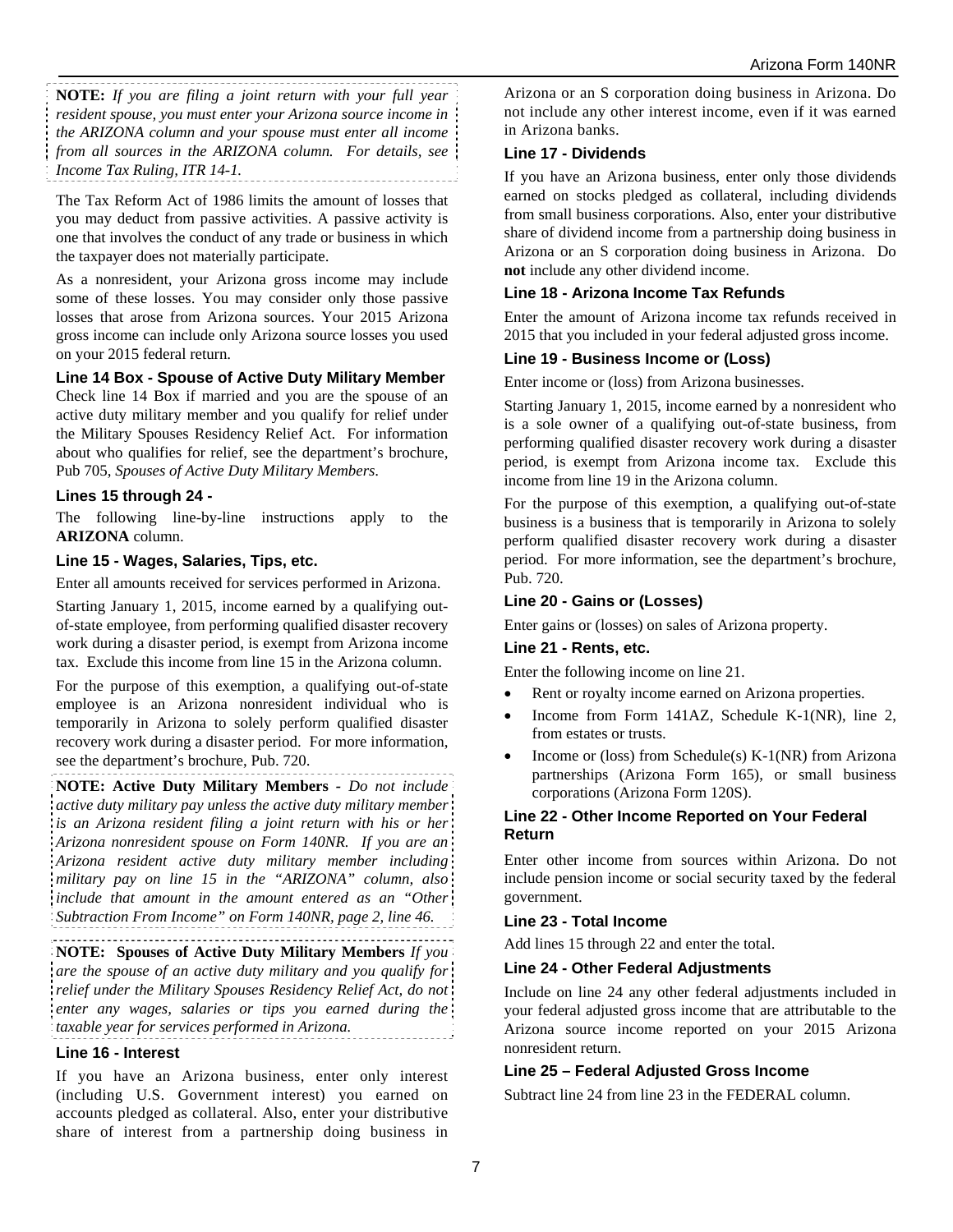#### **Line 26 - Arizona Gross Income**

Subtract line 24 from line 23 in the **ARIZONA** column.

#### **Line 27 - Arizona Income Ratio**

Divide line 26 by line 25 and enter the result on line 27. You must round your answer to **three** decimal places.

**Do not enter more than 1.000.** Do not include the percent sign (%) with the amount entered on line 27.

This is your Arizona income ratio of your total income.

| <b>Examples:</b>                        |                                                            |                                                               |  |  |  |
|-----------------------------------------|------------------------------------------------------------|---------------------------------------------------------------|--|--|--|
| Arizona<br>Gross Income<br>from line 26 | Federal<br><b>Adjusted Gross</b><br>Income from<br>line 25 | Arizona income ratio                                          |  |  |  |
| \$17,516                                | \$32,000                                                   | $17,516/32,000 = .547375$<br>enter on line 27:<br>7<br>5<br>4 |  |  |  |
| \$25,650                                | \$92,100                                                   | $25,650/92,100 = .278501$<br>enter on line 27:<br>7<br>9<br>2 |  |  |  |
| \$10,000                                | \$<br>9,000                                                | $10,000/9,000 = 1.11111$<br>enter on line 27:<br>0<br>0       |  |  |  |

- If Arizona gross income is positive (greater than zero), and federal adjusted gross income is equal to or less than zero (negative), enter 1.000 on line 27.
- If Arizona gross income is equal to or less than zero (negative), and federal adjusted gross income is positive, enter 0.000 on line 27.
- If Arizona gross income is zero, and federal adjusted gross income is negative, enter 0.000 on line 27.
- If Arizona gross income and federal adjusted gross income are both negative, divide the Arizona amount by the federal amount and enter the result on line 27. The result cannot be more than 1.000.

### **Additions to Income**

#### **Line 28 - Total Depreciation Included in Arizona Gross Income**

Enter the amount of depreciation deducted on the federal return that is included in Arizona gross income. If you make an entry here, you should also take a subtraction on line 38 for allowable depreciation attributable to assets used in your Arizona business. See the instructions for line 38.

#### **Line 29 - Partnership Income**

Depending on your situation, you may either add (line 29) or subtract (line 40) this amount.

Use this adjustment if your Arizona Form 165, Schedule K-1(NR), shows a difference between federal and state distributable income.

If the difference reported on your Form 165, Schedule K-1(NR), is a positive number, enter that portion of the difference that is allocable to partnership income taxable by Arizona as an addition. Enter the addition on line 29.

**NOTE:** *If the difference reported on your Form 165, Schedule K-1(NR), is a negative number, enter that portion of the difference that is allocable to partnership income taxable by Arizona as a subtraction. Enter the subtraction on line 40.*

#### **Line 30 - Other Additions to Income**

Use line 30 if any of the special circumstances below apply. Include your own schedule with your return, explaining any amounts entered on line 30.

#### **A. Fiduciary Adjustment**

A fiduciary uses Form 141AZ, Schedule K-1(NR), to report to you your share of the fiduciary adjustment from the trust or estate. Line 5 of Form 141AZ, Schedule K-1(NR), shows your share of the fiduciary adjustment from the estate or trust.

Depending on your situation, you may either add (line 30) or subtract (line 46) this amount.

If the amount reported on line 5 of your Arizona Form 141AZ, Schedule K-1(NR), is a positive number, enter that amount as an addition on line 30.

**NOTE:** *If the amount reported on line 5 of your Arizona Form 141AZ, Schedule K-1(NR), is a negative number, enter that amount as a subtraction from income on line 46.*

#### **B. Items Previously Deducted for Arizona Purposes**

Arizona statutes prohibit a taxpayer from deducting items more than once. If your Arizona taxable income includes items previously deducted for Arizona purposes, you must add such amounts to your Arizona gross income.

### **C. Claim of Right Adjustment for Amounts Repaid in 2015**

You must make an entry here if **all** of the following apply:

- 1. During 2015, you were required to repay amounts held under a claim of right.
- 2. The amount required to be repaid was subject to Arizona income tax in the year included in income.
- 3. The amount required to be repaid during 2015 was more than \$3,000.
- 4. You took a deduction for the amount repaid on your 2015 federal income tax return.
- 5. The deduction taken on your federal income tax return is reflected in your Arizona taxable income.

If the above apply, enter the amount deducted on your federal income tax return which is reflected in your Arizona taxable income.

For more information on the Arizona claim of right provisions, see the department's Income Tax Procedure, ITP 95-1.

### **D. Claim of Right Adjustment for Amounts Repaid in Prior Taxable Years**

You must make an entry here if **all** of the following apply: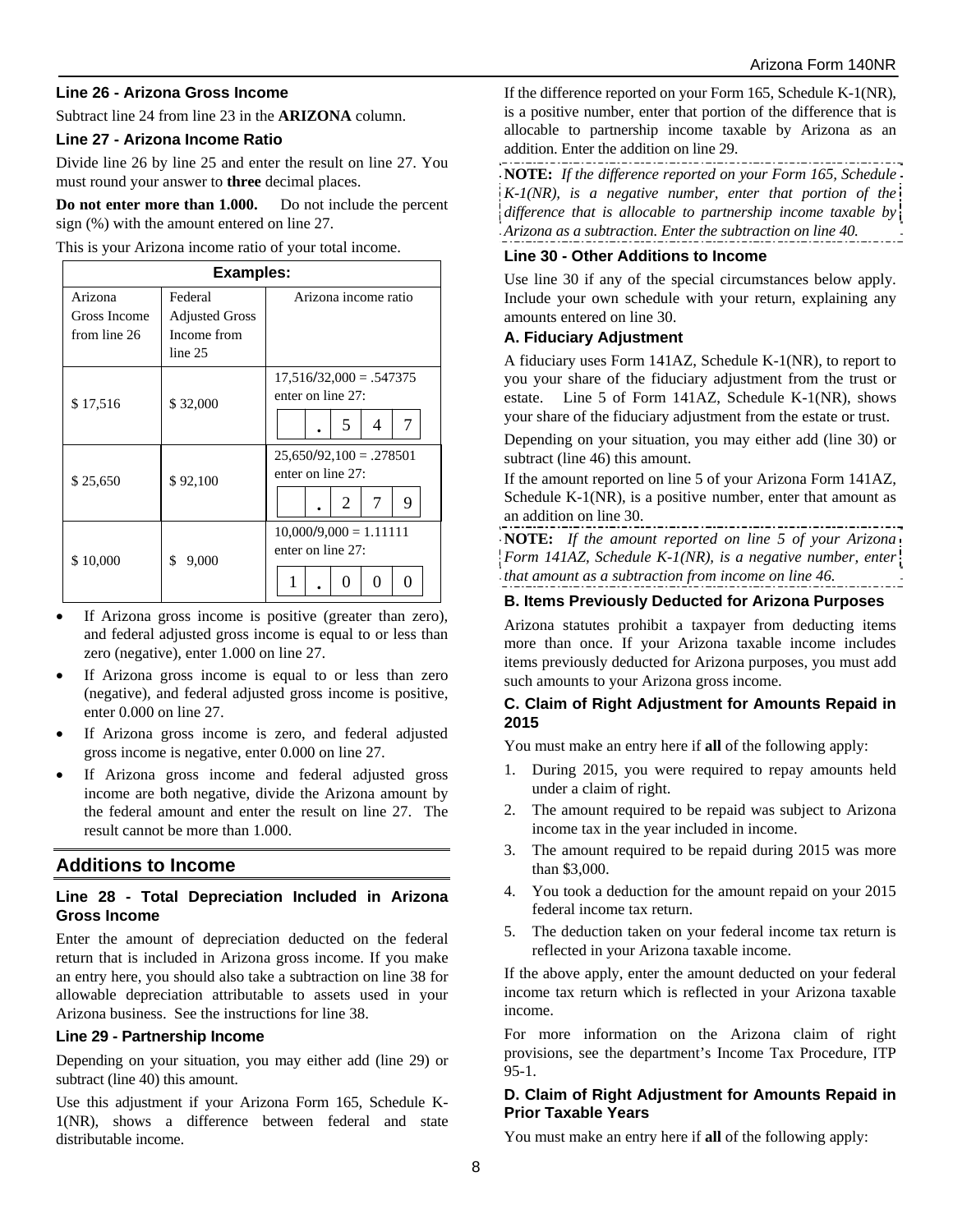- 1. During a year prior to 2015, you were required to repay income held under a claim of right.
- 2. You computed your tax for that prior year under Arizona's claim of right provisions.
- 3. A net operating loss or capital loss was established due to the repayment made in the prior year.
- 4. You are entitled to take that net operating loss or capital loss carryover into account when computing your 2015 Arizona taxable income.
- 5. The amount of the loss carryover included in your Arizona gross income is more than the amount allowed to be taken into account for Arizona purposes.

Enter the amount by which the loss carryover included in your Arizona gross income is more than the amount allowed for the taxable year under Arizona law.

#### **E. Addition to S Corporation Income Due to Credits Claimed**

Shareholders of an S corporation who claim a credit passed through from an S corporation must make an addition to income for the amount of expenses disallowed by reason of claiming the credit.

An S corporation that passes the following credits through to its shareholders must notify each shareholder of his or her pro rata share of the adjustment. You must enter an amount on this line when claiming any of the following credits:

- Environmental Technology Facility Credit (Form 305),
- Agricultural Water Conservation System Credit (Form 312),
- Pollution Control Credit (Form 315),
- Credit for Solar Hot Water Heater Plumbing Stub Outs and Electric Vehicle Recharge Outlets (Form 319),
- Credit for Employment of TANF Recipients (Form 320),
- Agricultural Pollution Control Equipment Credit (Form 325), and/or
- Credit for Motion Picture Production Costs (Form 334).

#### **F. Solar Hot Water Heater Plumbing Stub Outs and Electric Vehicle Recharge Outlet Expenses**

If you claim a credit for installing solar hot water heater plumbing stub outs or electric vehicle recharge outlets in a dwelling you constructed (Form 319), you cannot deduct any expenses for which you claim the credit. If you claim this credit, enter the amount of such expenses that you deducted on your federal return.

### **G. Wage Expense for Employers of TANF Recipients**

If you claim a credit for employing TANF recipients (Form 320), you cannot deduct any wage expense for which you claim the credit. If you claim this credit, enter the amount of such expenses that you deducted on your federal return.

### **H. Motion Picture Expenses**

If you claim a credit for motion picture production costs on Form 334, you cannot deduct any expenses related to the production or related to a transferred credit. Enter the amount of any such expenses that were deducted in computing Arizona gross income for which you claimed a credit.

#### **I. Adjusted Basis in Property for Which You Have Claimed a Credit for Investment in Qualified Small Businesses**

If you claim a credit for an investment in a qualified small business on Form 338, you must adjust your basis in the investment by the amount of the credit claimed. You must report this difference in basis on the Arizona return that you file for the taxable year in which you sell or otherwise dispose of the investment. If you sold or otherwise disposed of the investment during the 2015 taxable year, enter the amount by which the adjusted basis computed under the IRC with respect to that property exceeds the adjusted basis of the property computed under A.R.S. § 43-1074.02.

#### **J. Original Issue Discount (OID) on Reacquisition of Debt Instrument**

For federal purposes, when a taxpayer made the special election to defer discharge of indebtedness (DOI) income under IRC § 108(i) (for 2009 or 2010), the taxpayer was not allowed to take a deduction with respect to the portion of any OID that accrued with respect to that DOI income, during the income deferral period. In this case, the taxpayer had to deduct the aggregate amount of the OID deductions disallowed ratably over a 5-year period, beginning with the period in which the income was includible in federal adjusted gross income.

Arizona did not adopt the federal provisions requiring a taxpayer to defer the OID deduction in cases where the taxpayer federally deferred the DOI income. For Arizona purposes, you had to report the Arizona source DOI income from a debt reacquisition in the year in which you reacquired the debt, and you were allowed to subtract any OID related to that DOI income in the year the OID accrued. (See the instructions for line 46, "Other Subtractions From Income.") If your Arizona gross income includes a deduction for any accrued OID that you have already subtracted for Arizona purposes, you must make an addition to Arizona income for the amount of deferred OID deducted on your federal return that you included in your Arizona gross income.

Generally, this addition will apply to taxable years 2014 through 2018. On line 30, enter the amount of any previously deferred OID that you deducted in computing your 2015 Arizona gross income, to the extent that the amount was previously subtracted from Arizona gross income.

#### **K. Sole Proprietorship Loss of an Arizona Nonprofit Medical Marijuana Dispensary Included in Federal Adjusted Gross Income**

If you are registered as an Arizona sole proprietorship with the Arizona Department of Health Services to operate in this state as a nonprofit medical marijuana dispensary, you are required to add the amount of the loss from the dispensary that is included in the computation of your federal adjusted gross income. Include the amount of the loss on line 30.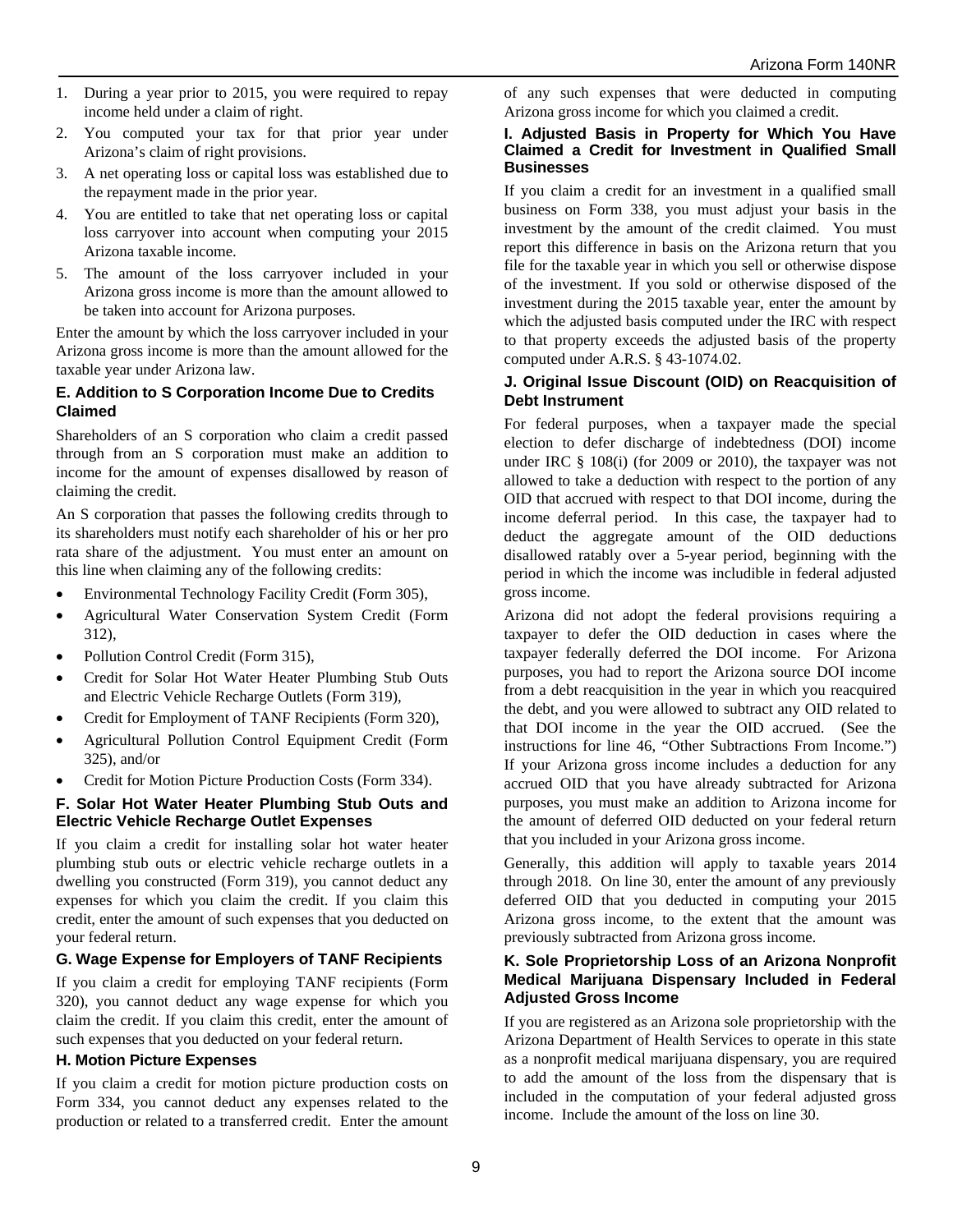**NOTE:** *If the Arizona nonprofit medical marijuana dispensary is registered with the Arizona Department of Health Services as anything other than a sole proprietorship, this addition does not apply.* 

### **L. Arizona Long-Term Health Care Savings Account (AZLTHSA) Withdrawals**

You must add amounts withdrawn from your AZLTHSA if you withdrew money for purposes other than paying qualified long-term health care expenses. For more information, see A.R.S. § 43-1032.

#### **M. Other Adjustments**

Other special adjustments may be necessary. You may need to make an addition for depreciation or amortization. You may also need to make an addition if you claimed certain tax credits. Call one of the numbers listed on page 1 of these instructions if any of the following apply:

- You sold or disposed of property that was held for the production of income and your basis was computed under the Arizona Income Tax Act of 1954, as amended (1978 prior) except depreciable property.
- You claimed the Environmental Technology Facility Credit.
- You claimed the Pollution Control Credit.
- You claimed the Recycling Equipment Credit.
- You claimed the Agricultural Pollution Control Equipment Credit.
- You elected to amortize cost of a childcare facility under Arizona law in effect before 1990, and you are still deducting amortization or depreciation for that facility on your federal income tax return.

#### **Line 31 - Subtotal**

Add lines 26, 28, 29 and 30. Enter the total on line 31.

## **Subtractions From Income**

You may only subtract those items for which statutory authority exists. Without such authority, you cannot take a subtraction. If you have any questions concerning subtractions from income, call one of the numbers listed on page 1 of these instructions.

**NOTE:** *You may not subtract any amount which is allocable to income excluded from your Arizona income.*

### **Lines 32 through 37 - Net Capital Gain or (loss)**

**NOTE:** *If you reported a net capital gain or (loss) on your federal tax return, you must enter the amount of the net gain or (loss) from Arizona sources on line 32. See the instructions for line 32.* 

*If you enter an amount on line 36, you must also complete lines 34 and 35. If you do not complete these lines, you cannot take the subtraction.* 

You may subtract a percentage of any net long-term capital gain included in your federal adjusted gross income that is derived from an investment in an asset acquired after December 31, 2011. For 2015, the percentage is 25% (.25).

As a nonresident, you may take the allowable subtraction for only those qualified net long-term capital gains that are from Arizona sources. Use the worksheet on page 23 of these instructions, *Worksheet for Net Long-Term Capital Gain Subtraction for Assets Acquired after December 31, 2011,* to determine the allowable subtraction.

### **Line 32 – Total Arizona Sourced Net Capital Gain or (Loss)**

Enter the total Arizona sourced net capital gain or (loss) reported on the *Capital Gain or (Loss)* line on page 1 of your federal return. This amount should be reported in your federal adjusted gross income.

#### **Line 33 – Total Arizona Sourced Net Short-Term Capital Gain or (Loss)**

Enter the total Arizona sourced net short-term capital gain reported on the *Capital Gain or (Loss)* line on page 1 of your federal return, in the ARIZONA Column. This amount should be reported in your federal adjusted gross income.

**NOTE:** *If you are not required to report dividend distributions and/or short-term capital gains from mutual funds on federal Form Schedule D, do not include the shortterm capital gain distributed by the mutual fund on line 33.* 

### **Line 34 - Total Net Long-Term Capital Gain or (Loss)**

Enter the amount from the worksheet, line 14, column (b).

#### **Line 35 - Net Long-Term Capital Gain From Assets Acquired After December 31, 2011**

Enter the amount from the worksheet, line 14, column (d).

Only include net long-term capital gains on this line if it can be verified that the asset was acquired after December 31, 2011. For purposes of this line, an asset acquired by gift or inheritance is considered acquired on the date it was acquired by the gift-giver or the deceased individual.

#### **Line 36 - Net Long-Term Capital Gain Subtraction from Income for Assets Acquired After December 31, 2011**

Multiply the amount on line 35 by 25% (.25) and enter the result.

#### **Line 37 - Net Capital Gain from Investment in a Qualified Small Business**

You may subtract the amount of any net capital gain included in federal adjusted gross income for the taxable year derived from investment in a qualified small business as determined by the Arizona Commerce Authority pursuant to A.R.S. § 41- 1518.

**CAUTION:** *If the amount entered on line 37 includes a longterm capital gain from an investment made after December 31, 2011, you cannot include that portion of the net capital gain in your computation of the allowable subtraction for any net long-term capital gain from assets acquired after December 31, 2011 and included in federal adjusted gross income. For more information, see the instructions on page 24 for the amount to enter on line 13, column (d) on the net long-term capital gain worksheet.*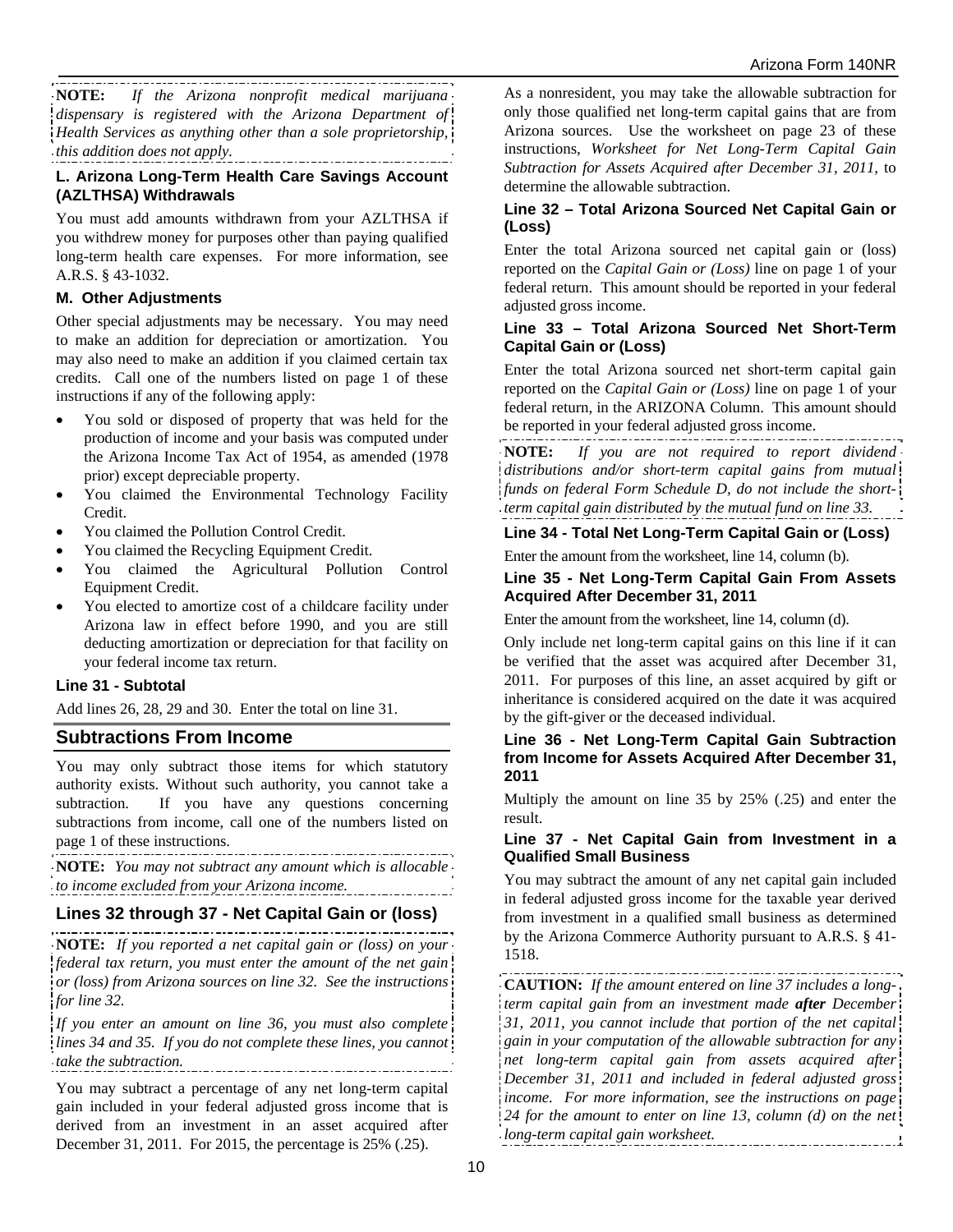#### **Line 38 - Recalculated Arizona Depreciation**

For assets placed in service in taxable years beginning before December 31, 2012, enter the total amount of depreciation attributable to assets used in your Arizona business allowable pursuant to IRC  $\S$  167(a) for the taxable year calculated as if you had elected not to claim bonus depreciation for eligible properties for federal purposes.

For assets placed in service during taxable years beginning from and after December 31, 2012 through December 31, 2013, the amount of the subtraction depends on the method used to compute the depreciation for these assets.

**NOTE:** For more information and examples of how to calculate Arizona bonus depreciation, see the department's Individual Income Tax Procedure, ITP 15-1.

For assets placed in service in taxable years beginning from and after December 31, 2013, enter the total amount of depreciation allowable pursuant to IRC § 167(a) for the taxable year calculated as if the bonus depreciation is 10% of the amount of federal bonus depreciation pursuant to IRC § 168(k).

Add all amounts together and enter the total on line 38.

#### **Line 39 - Adjustment for IRC § 179 Expense Not Allowed in Prior Years**

If you made an addition for IRC § 179 expense on your 2011 and/or 2012 return(s), enter 20% (.20) of the amount added for 2011 and/or 2012.

#### **Line 40 - Partnership Income**

Depending on your situation, you may either add (line 29) or subtract (line 40) this amount. Use this adjustment if your Arizona Form 165, Schedule K-1, shows a difference between federal and state distributable income.

If the difference reported on your Form 165, Schedule K-1, is a negative number, enter that portion of the difference that is allocable to partnership income taxable by Arizona as a subtraction. Enter the subtraction on line 40.

**NOTE:** *If the difference reported on your Form 165, Schedule K-1, is a positive number, enter that portion of the difference that is allocable to partnership income taxable by Arizona as an addition. Enter the addition on line 29.*

#### **Line 41 -**

Subtract lines 36 through 40 from line 31 and enter the result.

#### **Line 42** -

Enter the amount from page 1, line 41.

#### **Line 43 - Interest on U.S. Obligations**

Enter the amount of interest income from U.S. Government obligations included as income on line 16 in the ARIZONA column. U.S. Government obligations include obligations such as savings bonds and treasury bills. You must reduce this subtraction by any interest or other related expenses incurred to purchase or carry the obligation. Reduce the subtraction only by the amount of such expenses included in your Arizona gross income.

#### **Line 44 - Arizona Lottery Winnings**

You may subtract up to \$5,000 of winnings received in 2015 for Arizona lottery prizes. Only subtract those Arizona lottery winnings that you included on line 22 in the ARIZONA column and reported on your federal income tax return.

If you subtract Arizona lottery winnings here, you may have to adjust the amount of gambling losses claimed as an itemized deduction.

#### **Line 45 - Agricultural Crops Given to Arizona Charitable Organizations**

Arizona law allows a subtraction for qualified crop gifts made during 2015 to one or more charitable organizations. To take this subtraction, **all** of the following must apply:

- 1. You must be engaged in the business of farming or processing agricultural crops.
- 2. The crop must be grown in Arizona.
- 3. You made your gift to a charitable organization located in Arizona that is exempt from Arizona income tax.

The subtraction is the greater of the wholesale market price or the most recent sale price for the contributed crop.

The amount of subtraction cannot include any amount deducted pursuant to IRC § 170 with respect to crop contribution that exceeds the cost of producing the contributed crop. To determine if your crop gift qualifies for this subtraction, see Income Tax Procedure, ITP 12-1.

#### **Line 46 - Other Subtractions from Income**

Use line 46 if any of the following special circumstances apply. Include your own schedule with the return, explaining any amounts entered here.

#### **A. Certain Wages of American Indians**

Enrolled members of American Indian tribes may subtract wages earned while living and working on their tribe's reservation. You can subtract only those amounts that you included on line 15, ARIZONA column. The federal government must recognize these tribes. For more information, see Income Tax Ruling, ITR 96-4.

#### **B. Qualified Wood Stove, Wood Fireplace, or Gas Fired Fireplace**

Arizona law provides a subtraction for converting an existing fireplace to one of the following:

- a qualified wood stove,
- a qualified wood fireplace, or
- a gas fired fireplace and non-optional equipment directly related to its operation.

You may subtract up to \$500 of the costs incurred for converting an existing fireplace on your property located in Arizona. When you figure your subtraction, do not include taxes, interest, or other finance charges.

A qualified wood stove or a qualified wood fireplace is a residential wood heater that was manufactured on or after July 1, 1990, or sold at retail on or after July 1, 1992. The residential wood heater must also meet the U.S. Environmental Protection Agency's July 1990 particulate emissions standards.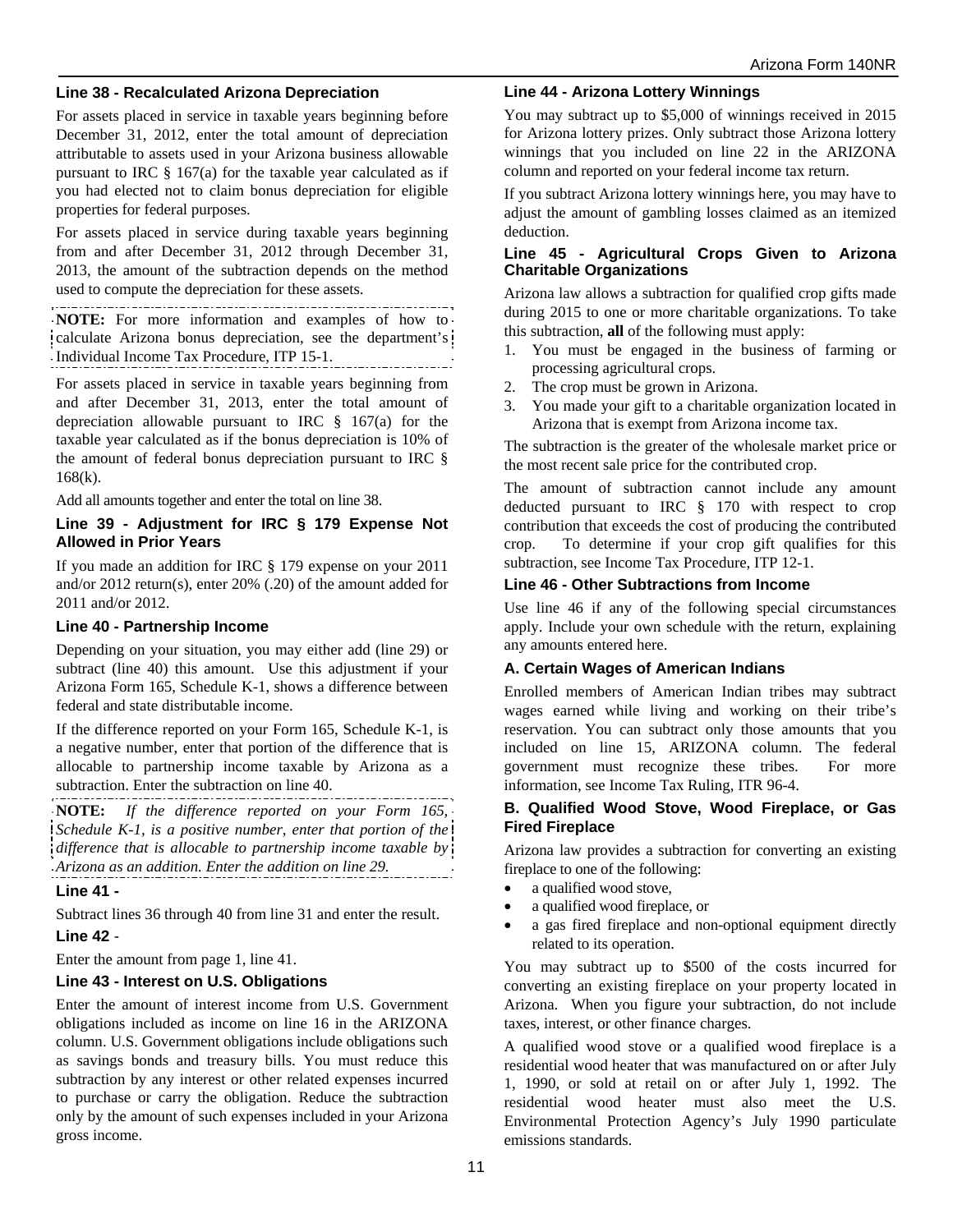A qualified gas fired fireplace is any device that burns natural or liquefied petroleum gas as its fuel through a burner system that is permanently installed in the fireplace. The conversion of an existing wood burning fireplace to noncombustible gas logs that are permanently installed in the fireplace also qualifies as a gas fired fireplace.

#### **C. Claim of Right Adjustment for Amounts Repaid in Prior Taxable Years**

You must make an entry here if **all** of the following apply:

- 1. During a year prior to 2015, you were required to repay income held under a claim of right.
- 2. The amount required to be repaid was subject to Arizona income tax in the year included in income.
- 3. You computed your tax for that prior year under Arizona's claim of right provisions.
- 4. A net operating loss or capital loss was established due to the repayment made in the prior year.
- 5. You are entitled to take that net operating loss or capital loss carryover into account when computing your 2015 Arizona taxable income.
- 6. The amount of the loss carryover allowed to be taken into account for Arizona purposes is more than the amount included in your Arizona gross income.

Enter the amount by which the loss carryover allowed for the taxable year under Arizona law is more than the amount included in your Arizona gross income. For more information on the Arizona claim of right provisions, see Income Tax Procedure, ITP 95-1.

#### **D. Certain Expenses Not Allowed for Federal Purposes**

You may subtract some expenses that you cannot deduct on your federal return when you claim certain federal tax credits. These federal tax credits include the following:

- the Federal Work Opportunity Credit,
- the Empowerment Zone Employment Credit,
- the credit for employer-paid social security taxes on employee cash tips, and
- the Indian Employment Credit.

If you claimed any of the above federal tax credits for 2015, enter the portion of wages or salaries attributable to Arizona source income that you paid or incurred during the taxable year that is equal to the amount of those federal tax credits you claimed.

#### **E. Basis Adjustment for Property Sold or Otherwise Disposed of During the Taxable Year**

With respect to property used in an Arizona business that is sold or otherwise disposed of during the taxable year by a taxpayer who has complied with the requirement to add back all depreciation with respect to that property on tax returns for all taxable years beginning from and after December 31, 1999, enter the amount of depreciation that has been allowed pursuant to IRC § 167(a) to the extent that the amount has not already reduced Arizona taxable income in the current or prior years. (Note: The practical effect of this is to allow a

subtraction for the difference in basis for any asset for which bonus depreciation has been claimed on the federal return.) You may make this adjustment only for property that was used in your Arizona business.

#### **F. Fiduciary Adjustment**

A fiduciary uses Form 141AZ, Schedule K-1(NR), to report to you your share of the fiduciary adjustment from the trust or estate. Line 5 of Form 141AZ, Schedule K-1(NR), shows your share of the fiduciary adjustment from the estate or trust.

Depending on your situation, you may either add (line 30) or subtract (line 46) this amount.

If the amount on Form 141AZ, Schedule K-1(NR), line 5, is a negative number, enter that amount as a subtraction from income on line 46.

**NOTE:** *If the amount on Form 141AZ, Schedule K-1(NR), line 5, is a positive number, enter that amount as an addition to income on line 30.*  

### **G. Net Operating Loss Adjustment**

**NOTE:** *This subtraction applies to only those individuals who made an election under the special federal net operating loss rules for 2008 and 2009. Under the special rules for 2008 and 2009, you could have elected to carry the net operating loss back for 3, 4, or 5 years, instead of the normal 2 years. This election would have been allowed under IRC § 172(b)(1)(H) as amended by the American Recovery and Reinvestment Act of 2009 or the Worker, Homeownership, and Business Assistance Act of 2009.*  

Arizona did not adopt the special federal net operating loss rules for losses incurred during 2008 or 2009. For Arizona purposes, you must deduct an Arizona source net operating loss as if the loss was computed under IRC § 172 in effect prior to the enactment of those special rules. If you made an election to deduct your 2008 or 2009 federal net operating loss under IRC  $\S 172(b)(1)(H)$ , you may have to enter an amount here. Figure how much of the net operating loss carry forward would have been allowed as a deduction on your 2015 federal income tax return, if the election described in IRC §  $172(b)(1)(H)$  had not been made in the year of the loss. Then figure how much of the carry forward computed under that method was derived from Arizona source losses. The amount you may take as a subtraction is the difference between the amount of Arizona source net operating loss carryover allowable as a deduction for federal purposes under the as if calculation and the amount of the Arizona source net operating loss deduction actually taken for federal purposes that you included in your Arizona gross income. On line 46, enter the amount of allowable Arizona source loss carry forward deduction that exceeds the actual amount of Arizona source net operating loss carry forward deduction that was deducted in arriving at Arizona gross income.

**NOTE:** *As an Arizona nonresident, you may have had a loss from prior year Arizona business operations. However, the loss cannot offset this year's income unless the as if calculation results in an Arizona source net operating loss deduction for*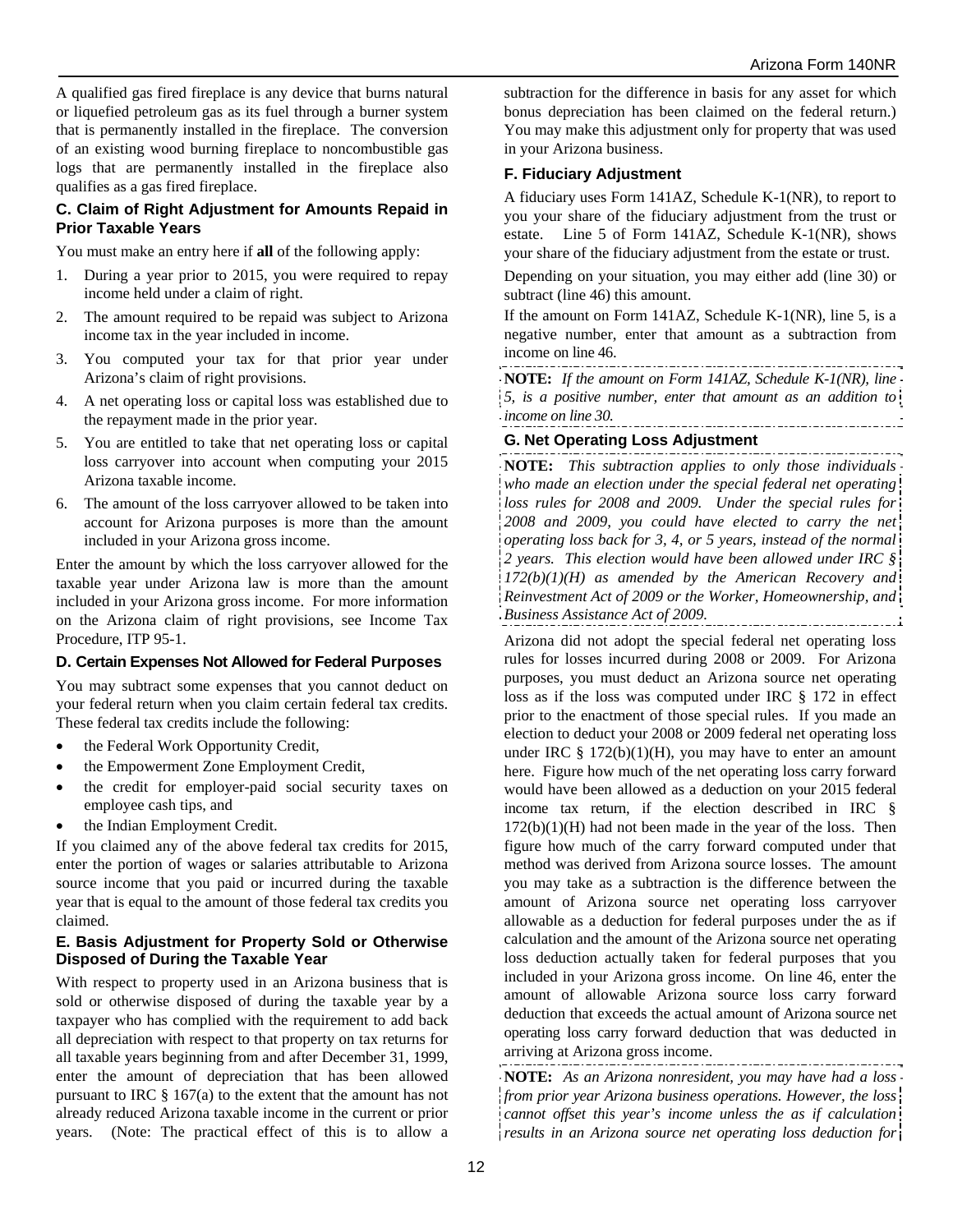*federal purposes. You can only take this subtraction if the as if federal net operating loss deduction for 2015 includes Arizona source losses that have not been absorbed by non-Arizona income in any intervening years. You cannot subtract any amount of that net operating loss that has been absorbed by non-Arizona income in any intervening years. You also cannot take a subtraction for any amount that has already been deducted for Arizona purposes.* 

#### **H. Previously Deferred Discharge of Indebtedness (DOI) Income Adjustment**

Generally, when a loan is settled for less than the amount owed, DOI income is realized by the debtor and usually must be included in the debtor's gross income. The amount of DOI income is generally equal to the amount of loan forgiveness. DOI income also occurs when a debtor repurchases his or her own debt at a discount (a price lower than the adjusted basis issue price of the debt instrument). In debt repurchase transactions, the amount of DOI income is generally equal to the difference between the adjusted issue price and the price paid for the debt instrument.

For federal purposes, a taxpayer may have made a special election for taxable years 2009 or 2010 to include DOI income in connection with the reacquisition of a business debt instrument, ratably over a 5-year period. A taxpayer that made this election will generally include this income in federal adjusted gross income beginning with the 2014 taxable year. A taxpayer would have made the federal election under IRC § 108(i) as added by the American Recovery and Reinvestment Act of 2009.

Arizona did not adopt the special federal DOI income deferral provisions for the 2009 or 2010 taxable year. For Arizona purposes, if you made the federal election to defer the inclusion of Arizona source DOI income under IRC § 108(i), you were required to add the amount of that deferred DOI income to Arizona income for the year for which you made the election. If you made the required addition to Arizona income on the Arizona return filed for the year in which you reacquired the debt instrument (2009 or 2010), Arizona will not tax that Arizona source DOI income twice. In the year in which you include that deferred Arizona source DOI income in your federal adjusted gross income, and likewise your Arizona gross income, you may take a subtraction for the amount included for that year. Usually this subtraction will apply to taxable years 2014 through 2018. On line 46, enter the amount of previously deferred Arizona source DOI income that you included in your Arizona gross income for the current taxable year to the extent that the amount was previously added to your Arizona income.

### **I. Sole Proprietorship Income of an Arizona Nonprofit Medical Marijuana Dispensary Included in Federal Adjusted Gross Income**

If you are registered as an Arizona sole proprietorship with the Arizona Department of Health Services to operate in this state as a nonprofit medical marijuana dispensary, you may subtract the amount of the income from the dispensary that is included in the computation of your federal adjusted gross income. Include the amount of the income on line 46.

**NOTE:** *If the Arizona nonprofit medical marijuana dispensary is registered with the Arizona Department of Health Services as anything other than a sole proprietorship, this subtraction does not apply.*

## **J. Other Adjustments**

Other special adjustments may be necessary. Call one of the numbers listed on page 1 of these instructions if any of the following apply:

- You sold or disposed of property that was held for the production of income subject to Arizona tax and your basis was computed under the Arizona Income Tax Act of 1954, as amended (1978 prior), except depreciable property.
- You deferred exploration expenses determined under IRC § 617 in a taxable year ending before January 1, 1990, and you have not previously taken a subtraction for those expenses.

## **Exemptions**

### **Line 47 - Exemption: Age 65 or Over**

Multiply the number in box 8 on the front of your return by \$2,100 and enter the result.

#### **Line 48 - Exemption: Blind**

Multiply the number in box 9 on the front of your return by \$1,500 and enter the result.

### **Line 49 - Exemption: Dependents**

Multiply the number in box 10 on the front of your return by \$2,300 and enter the result.

#### **Line 50 - Total Exemptions**

Add lines 47, 48 and 49 and enter the total.

### **Line 51 - Prorated Exemptions**

Multiply the amount on line 50 by your Arizona income ratio from line 27 and enter the result.

**For Active Duty Military Personnel Only:** *If you were on active duty in Arizona during 2015, but you were a resident of another state, you must prorate these exemptions.* 

### **Line 52 - Arizona Adjusted Gross Income**

Subtract lines 43 through 46 and line 51 from line 42.

## **Figuring Your Tax**

### **Line 53 - Itemized or Standard Deductions**

You must decide whether to take the standard deduction or to itemize your deductions. Your Arizona income tax will be less if you take the larger of your standard deduction or your itemized deductions.

## **Your Standard Deduction**

### **CAUTION:** *You must prorate the standard deduction.*

Nonresident individuals, who claim the standard deduction, must prorate the deduction by the income ratio which the taxpayer's Arizona gross income is of the taxpayer's federal adjusted gross income.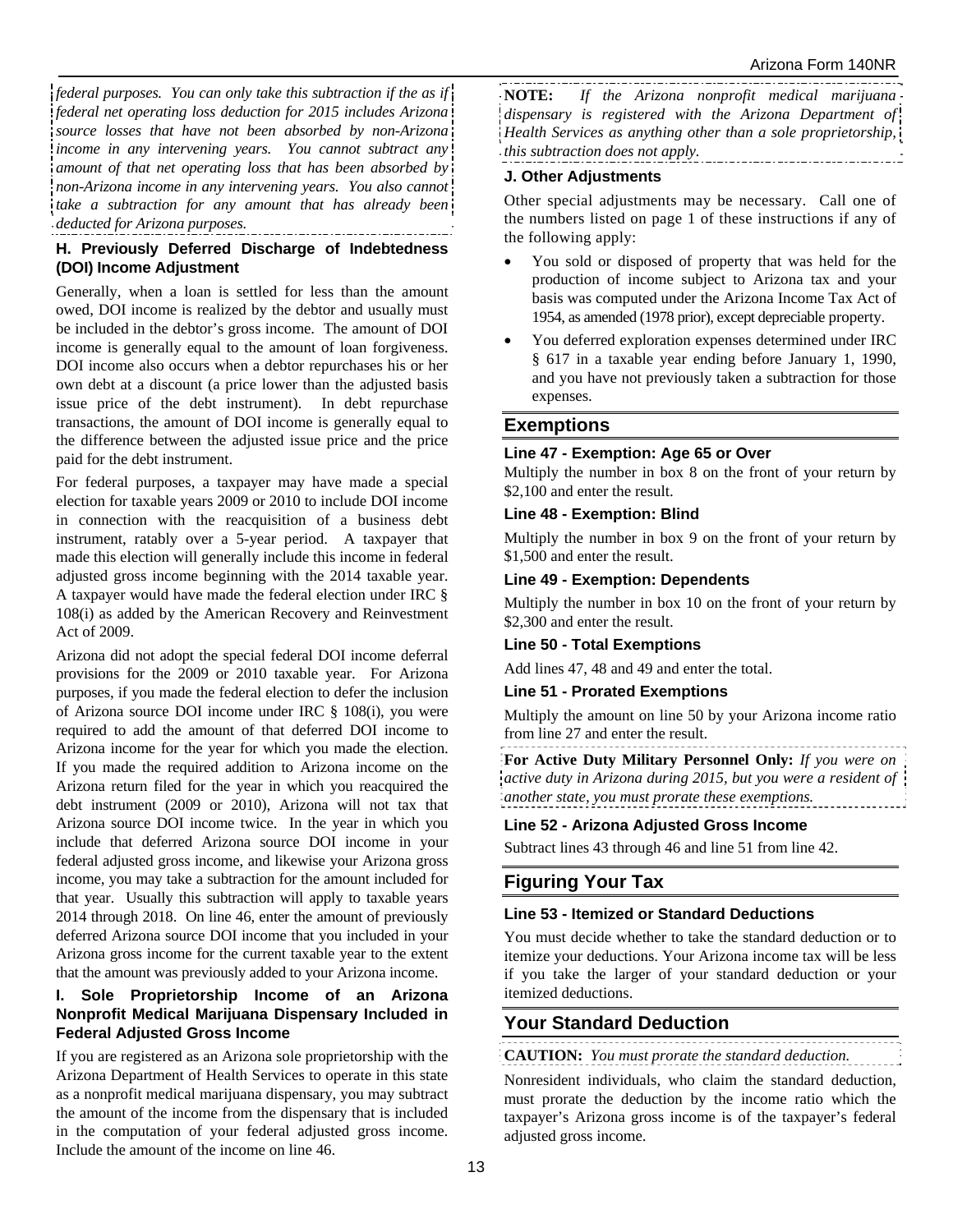This will in effect prorate the standard deduction between income taxable to Arizona and income not taxable to Arizona and allow only that portion of the deduction allocable to income taxable to Arizona. **If you take the standard deduction, check box 53S.** 

|                           | <b>Standard Deduction Chart</b>                                                                      |                                                          |          |  |
|---------------------------|------------------------------------------------------------------------------------------------------|----------------------------------------------------------|----------|--|
| If your filing status is: |                                                                                                      | <b>Your standard deduction</b><br>prior to prorating is: |          |  |
|                           | Single                                                                                               |                                                          | \$5,091  |  |
|                           | Married filing separate                                                                              |                                                          | \$ 5,091 |  |
|                           | Married filing joint                                                                                 |                                                          | \$10,173 |  |
|                           | Head of household                                                                                    |                                                          | \$10,173 |  |
|                           | <b>Standard Deduction Worksheet</b>                                                                  |                                                          |          |  |
| 1.                        | from the standard<br>Amount<br>deduction chart. Enter the amount<br>shown for your filing status.    |                                                          | \$       |  |
|                           | Enter your Arizona income ratio<br>from Form 140NR, page 1, line<br>27.                              |                                                          |          |  |
|                           | Multiply line 1 by the ratio on line<br>Enter the result here and on<br>Form 140NR, page 2, line 53. |                                                          | \$       |  |

## **Your Itemized Deduction**

You may itemize deductions on your Arizona return even if you do not itemize deductions on your federal return.

The itemized deductions allowed for Arizona purposes are those itemized deductions that are allowable under the IRC.

As an Arizona nonresident, you must prorate these deductions by the income ratio which your Arizona gross income is of your federal adjusted gross income.

To determine your Arizona itemized deductions, complete a federal Form 1040, Schedule A. Then complete the Arizona Form 140NR, Schedule A(NR). **If you itemize deductions, check box 53I.** 

**NOTE:** If you itemize, you must include a copy of your federal Schedule A and your Arizona Schedule A(NR) with your Arizona return. .<br>.\_.\_.\_.\_.\_.\_.\_.\_.\_.\_.\_.\_.\_.\_.\_.\_.\_.

### **Line 54 – Personal Exemptions**

Your personal exemption depends on your filing status. See Personal Exemption Chart. Then Complete the Personal Exemption Worksheet.

If married, you may also use Arizona Form 202, *Personal Exemption Allocation Election*, to figure your personal exemption.

| <b>Personal Exemption Chart</b><br>Be sure to complete the Personal Exemption worksheet                                                                                                                                          |                                                          |  |  |
|----------------------------------------------------------------------------------------------------------------------------------------------------------------------------------------------------------------------------------|----------------------------------------------------------|--|--|
| If you checked filing status:                                                                                                                                                                                                    | <b>Personal</b><br><b>Exemption</b><br>before proration: |  |  |
| • Single (Box 7)                                                                                                                                                                                                                 | \$2,100                                                  |  |  |
| • Married filing joint return (Box 4)<br>and claiming no dependents (Box 10)                                                                                                                                                     | \$4,200                                                  |  |  |
| Married filing joint return (Box 4)<br>$\bullet$<br>and claiming at least one dependent<br>(Box 10 excluding persons who did<br>not qualify as your dependent on<br>your federal return [Box 10, column<br>$(e)$ ].              | \$6,300                                                  |  |  |
| • Head of household and you are not<br>married (Box 5)                                                                                                                                                                           | \$4,200                                                  |  |  |
| · Head of household and you are a<br>married person who qualifies to file<br>as head of household (Box 5)                                                                                                                        | $$3,150$ or<br>complete<br>Form 202                      |  |  |
| • Married filing separate return (Box 6)<br>with neither spouse claiming<br>any<br>dependents (Box 10)                                                                                                                           | $$2,100$ or<br>complete<br>Form 202                      |  |  |
| • Married filing separate return (Box 6)<br>with one spouse claiming at least one<br>dependent (Box 10 excluding persons<br>who<br>did<br>not qualify as<br>your<br>dependent on your federal return<br>[Box 10, column $(e)$ ]. | $$3,150$ or<br>complete<br>Form 202                      |  |  |

NOTE: *For Active Duty Military Personnel Only: if you were on active duty in Arizona during 2015, but were a resident of another state, do not prorate your personal exemption. You are allowed a 100% deduction for the personal exemption (to include spouse).*

| <b>Personal Exemption Worksheet</b> |                                                                                                                                                                                                                                          |   |  |  |  |  |
|-------------------------------------|------------------------------------------------------------------------------------------------------------------------------------------------------------------------------------------------------------------------------------------|---|--|--|--|--|
|                                     | Amount from the personal<br>exemption chart. If you were an<br>active duty military member<br>during 2015, skip lines 2 and 3<br>and enter this amount on Form<br>140NR, page 2, line 54. All other<br>taxpayers complete lines 2 and 3. | S |  |  |  |  |
| 2.                                  | Enter your Arizona income ratio<br>from Form 140NR, page 1, line<br>27.                                                                                                                                                                  |   |  |  |  |  |
| 3.                                  | Multiply line 1 by the ratio on line<br>Enter the result here and on<br>$2^{\circ}$<br>Form 140NR, page 2, line 54.                                                                                                                      |   |  |  |  |  |

A married couple who does not claim any dependents may take one personal exemption of \$4,200 (prior to prorating). If the husband and wife file separate returns, either spouse may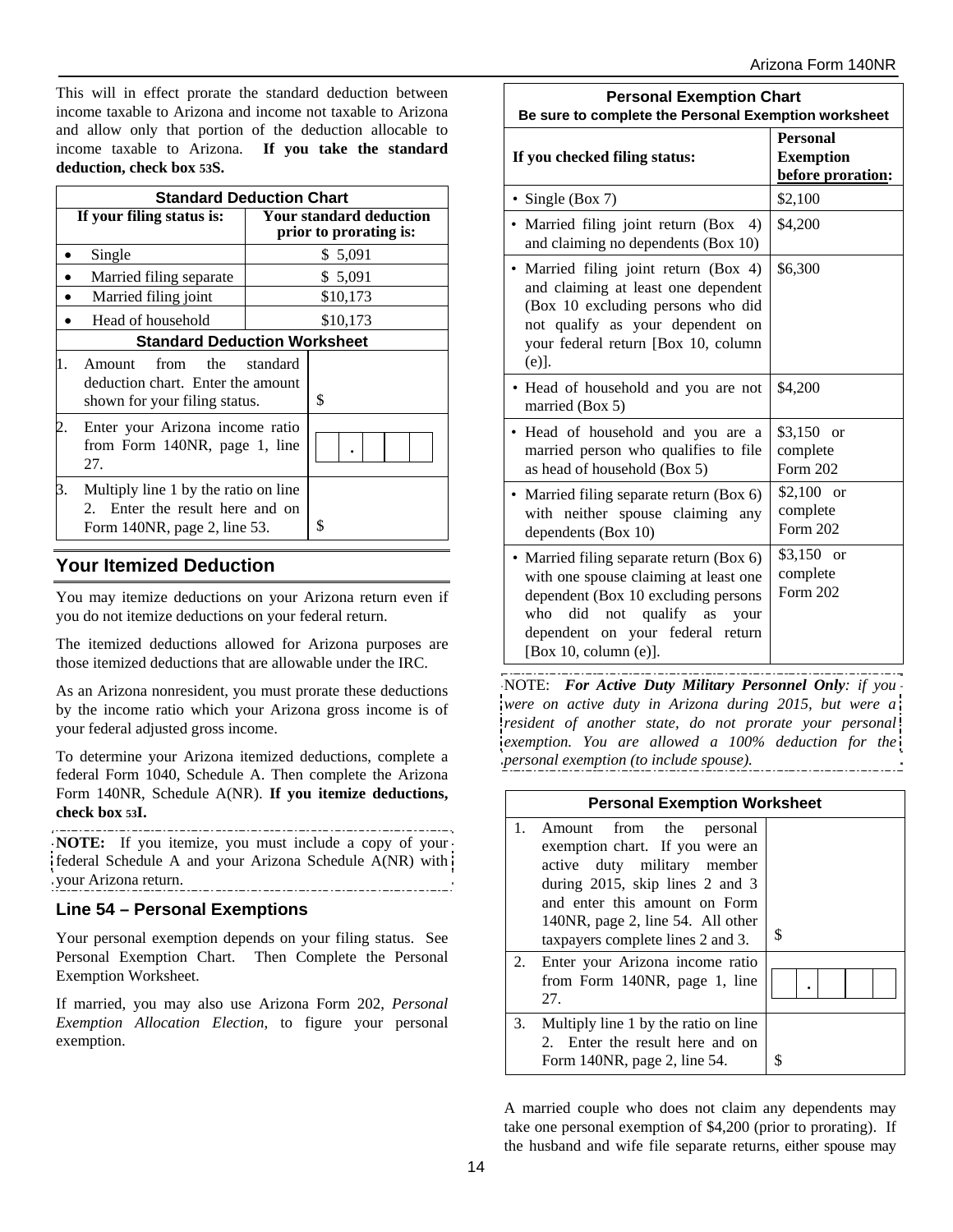(prior to prorating) take the entire \$4,200 exemption, or the spouses may divide the \$4,200 (prior to prorating) between them. You and your spouse must complete Arizona Form 202 if either you or your spouse claims a personal exemption of more than \$2,100 (prior to prorating). If you and your spouse do not complete Form 202, you may (prior to prorating) take an exemption of only \$2,100 (one-half of the total \$4,200).

A married couple who claims at least one dependent may take one personal exemption of \$6,300 (prior to prorating). If the husband and wife file separate returns, either spouse may (prior to prorating) take the entire \$6,300 exemption, or the spouses may divide the \$6,300 (prior to prorating) between them. You and your spouse must complete Form 202 if either you or your spouse claims a personal exemption of more than \$3,150 (prior to prorating). If you and your spouse do not complete Form 202, you may (prior to prorating) take an exemption of only \$3,150 (one-half of the total \$6,300).

If you are a married person who qualifies to file as a head of household, you may take the entire \$6,300 (prior to prorating) personal exemption or you may divide the exemption with your spouse. You and your spouse must complete Form 202 if either you or your spouse claims a personal exemption of more than \$3,150 (prior to prorating).

If you and your spouse do not complete Form 202, you may (prior to prorating) take an exemption of only \$3,150 (one-half of the total \$6,300). The spouse who claims more than onehalf of the total personal exemption (prior to prorating) must include the original Form 202 with his or her return. The spouse who claims less than one-half of the total personal exemption (prior to prorating) must include a copy of the completed Form 202 with his or her return.

### **Line 55 - Arizona Taxable Income**

Subtract lines 53 and 54 from line 52 and enter the difference. Use this amount to calculate your tax using Tax Table X or Y.

### **Line 56 - Tax Amount**

Enter the tax from Tax Table X or Y.

**Line 57 - Tax From Recapture of Credits From Arizona Form 301** 

Enter the amount of tax due from recapture of credits from Arizona Form 301, Part 2, line 40.

### **Line 58 - Subtotal of Tax**

Add lines 56 and 57 and enter the total.

#### **Line 59 - Nonrefundable Credits from Arizona Form 301**

Complete line 59 if you claim any of the following credits. Also, make sure that you include Arizona Form 301 and the appropriate credit form or forms with your return.

1. **Enterprise Zone Credit**. The enterprise zone credit allowable to individuals was repealed. All credits for enterprise zones that were properly established can be carried forward for the respective five year carry forward period. See Form 304 for more information.

2. **Environmental Technology Facility Credit.** You may qualify for this credit if your business incurred expenses in constructing a qualified environmental technology manufacturing facility. Use Form 305 to figure this credit.

3. **Military Reuse Zone Credit.** You may qualify for this credit if you have qualifying net increases in full-time employment within a military reuse zone. Use Form 306 to figure this credit.

4. **Recycling Equipment Credit.** The recycling equipment credit for individuals was repealed. All credits for recycling equipment that were properly established can be carried forward for the respective 15 year carry forward period. Use Form 307 to figure any allowable credit carryover.

5. **Credit for Increased Research Activities - Individuals.** You may qualify for this credit if you incurred qualified research expenses for research conducted in Arizona. Use Form 308-I to figure this credit. Be sure to include **only** the nonrefundable portion on Form 140NR, line 59.

6. **Credit for Taxes Paid to Another State or Country.** You may qualify for this credit if you paid tax to Arizona and another state or country on the same income. Use Form 309 to figure this credit.

7. **Agricultural Water Conservation System Credit.** You may qualify for this credit if you incurred expenses to purchase and install an agricultural water conservation system in Arizona. Use Form 312 to figure this credit.

8. **Pollution Control Credit.** You may qualify for this credit if you purchased depreciable property used in a trade or business to reduce or prevent pollution. Use Form 315 to figure this credit.

9. **Credit for Solar Hot Water Heater Plumbing Stub Outs and Electric Vehicle Recharge Outlets.** You may qualify for this credit if you installed solar hot water heater plumbing stub outs or electric vehicle recharge outlets in houses or dwelling units you constructed. The taxpayer that constructed the dwelling may also transfer the credit to a purchaser. Use Form 319 to figure this credit.

10. **Credit for Employment of TANF Recipients.** You may qualify for this credit if you employed TANF recipients during the taxable year. Use Form 320 to figure this credit.

11. **Credit for Contributions to Qualifying Charitable Organizations.** You may qualify for this credit if you made contributions to qualifying charitable organizations. Use Form 321 to figure this credit.

12. **Credit for Contributions Made or Fees Paid to Public**  Schools. You may qualify for this credit if you paid certain fees to public schools in Arizona. Use Form 322 to figure this credit.

13. **Credit for Contributions to Private School Tuition Organizations.** You may qualify for this credit if you made contributions to a school tuition organization that provides scholarships or grants to qualified schools. Use Form 323 to figure this credit.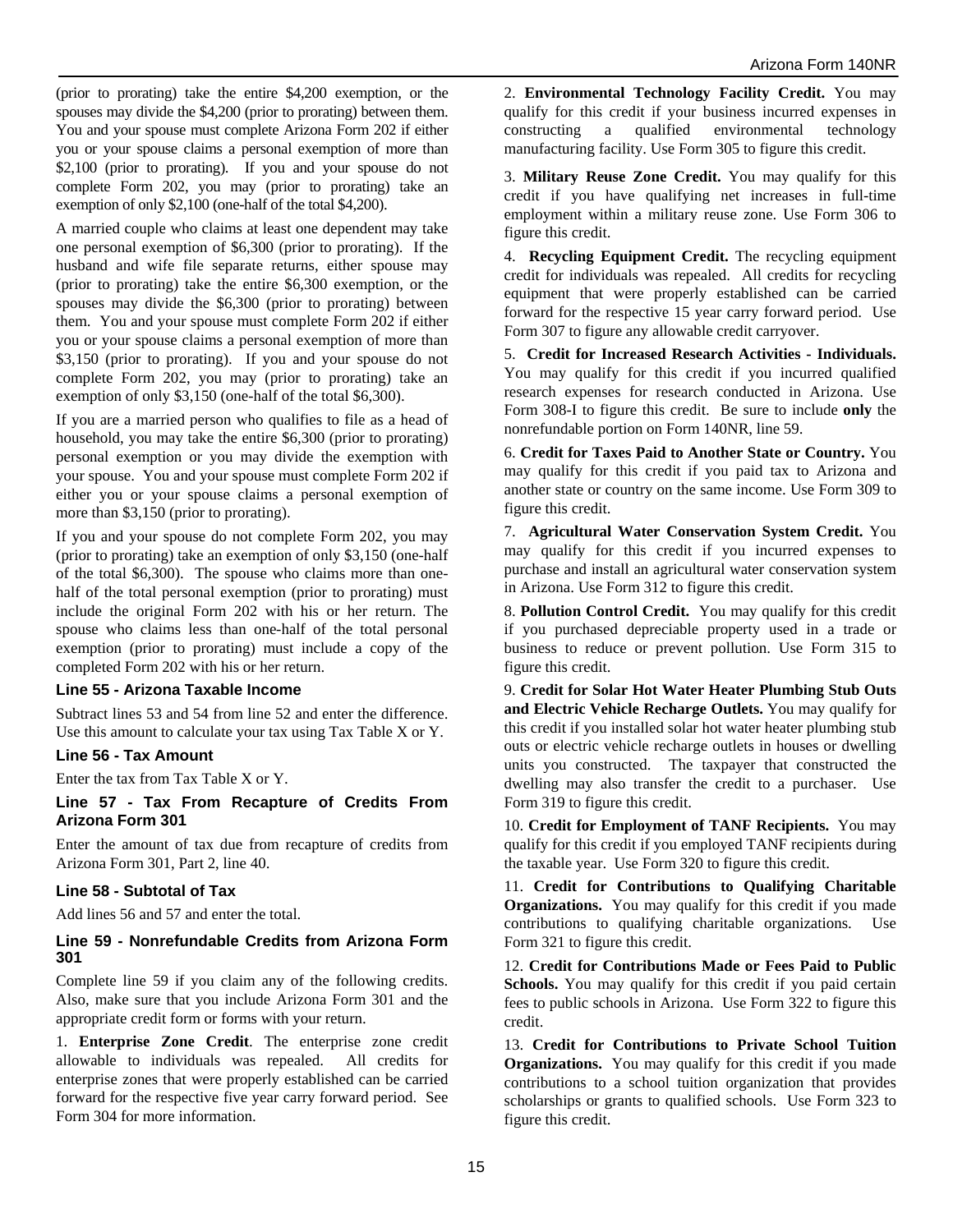14. **Agricultural Pollution Control Equipment Credit.** You may qualify for this credit if you are involved in commercial agriculture and incurred expenses to purchase tangible personal property that is primarily used in your trade or business in Arizona to control or prevent pollution. Use Form 325 to figure this credit.

15. **Credit for Donation of School Site.** You may qualify for this credit if you donated real property and improvements to a school district or a charter school for use as a school or as a site for the construction of a school. Use Form 331 to figure this credit.

16. **Credits for Healthy Forest Enterprises.** You may qualify for these credits if you had net increases in qualified employment positions in a healthy forest enterprise and net training and certifying costs. Use Form 332 to figure these credits**.**

17. **Credit for Employing National Guard Members**. You may qualify for this credit if you are an employer who has an employee that is a member of the Arizona National Guard if the employee is placed on active duty. Use Form 333 to figure this credit.

18. **Motion Picture Credits.** Motion picture production companies that produced motion pictures, commercials, music videos, or television series completely or partially in Arizona may claim a transferable income tax credit for production costs. To qualify, productions must have been preapproved by the Arizona Commerce Authority by December 31, 2010. See Form 334 for more information.

19. **Credit for Business Contributions by an S Corporation to School Tuition Organizations - Individual.**  S corporations that make qualifying contributions of \$5,000 or more may pass-through the credit to its individual shareholders on a pro rata basis. See Form 335-I for more information.

20. **Credit for Solar Energy Devices** - **Commercial or Industrial Applications.** This credit is available to taxpayers that install solar energy devices for commercial, industrial, or other nonresidential applications in Arizona. Use Form 336 to figure this credit.

21. **Credit for Investment in Qualified Small Businesses.** You may qualify for this credit if you made an investment in a qualified small business. Use Form 338 to figure this credit.

22. **Credit for Donations to the Military Family Relief**  Fund. You may qualify for this credit if you made a cash contribution to the Arizona Military Family Relief Fund during the taxable year. Use Form 340 to figure this credit.

23. **Credit for Business Contributions by an S Corporation to School Tuition Organizations for Displaced Students or Students with Disabilities - Individual.** S corporations that make qualifying contributions of \$5,000 or more may passthrough the credit to its individual shareholders on a pro rata basis. See Form 341-I for more information.

24. **Renewable Energy Production Tax Credit.** You may qualify for this credit if you produced electricity using renewable energy resources. Use Form 343 to figure this credit.

25. **Solar Liquid Fuel Credit.** You may qualify for this credit if you incurred expenses for research and development costs associated with solar liquid fuel. Use Form 344 to figure this credit.

26. **Credit for New Employment.** For taxable years beginning from and after June 30, 2011, you may qualify for this credit if your business had a net increase in qualified employment positions. Use Form 345 to figure this credit.

27. **Additional Credit for Increased Research Activities for Basic Research Payments.** You may qualify for this credit for qualified basic research payments for research conducted in Arizona. Approval by the Department of Revenue is required prior to claiming this credit. Use Form 346 to figure this credit.

28. **Credit for Qualified Health Insurance Plans.** The credit for qualified health insurance plans for individuals has been repealed. Any unused credit for qualified health insurance plans that was properly established can be carried forward for the respective three year carry forward period. Use Form 347 to figure this credit.

29. **Credit for Contributions to Certified School Tuition Organization (for the amounts that exceed the allowable credit on AZ Form 323)**. You many qualify for this credit if you made contributions to school tuition organization(s) that exceed the allowable credit amount on AZ Form 323. Use Form 348 to figure this credit.

30. **Credit for Renewable Energy Investment & Productions for Self-Consumption by Manufacturers and International Operations Centers.** You may qualify for this tax credit if you made investment in new renewable energy facilities that produce energy for self-consumption using renewable energy resources if the power will be used primarily for manufacturing or in an international operations center. Use Form 351 to figure this credit.

Compute your credit on the appropriate form. Then complete Arizona Form 301 and enter the amount from Form 301, Part 2, line 76. The amount on line 59 cannot reduce your tax below zero. These credits are not refundable credits.

Include Form 301 along with any supporting documents with your return.

### **Line 60 - Balance of Tax**

Subtract line 59 from line 58. If line 59 is more than line 58, enter "0" on line 60.

## **Totaling Payments and Refundable Credits**

### **Line 61 - 2015 Arizona Income Tax Withheld**

Enter the Arizona income tax withheld shown on the Form(s) W-2 from your employer. Do not include income taxes withheld by any other state. Include the Form(s) W-2 with your return.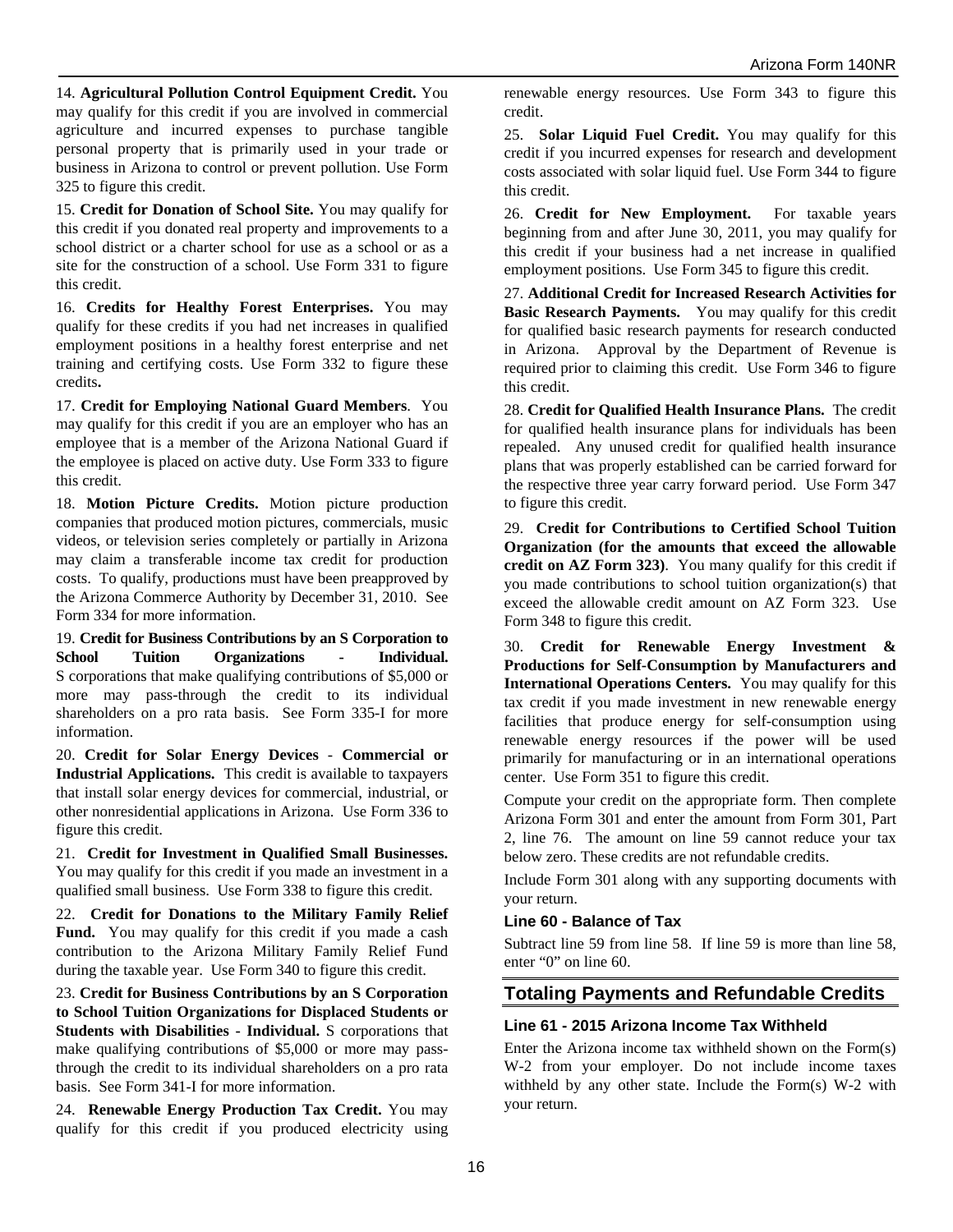#### **Line 62 - Arizona Estimated Tax Payments for 2015 and Amount Applied From 2014 Return**

Use this line if you did one of the following:

- 1. Made estimated income tax payments to Arizona for 2015.
- 2. Applied any of your refund from your 2014 Arizona return to 2015 estimated taxes for Arizona.

Enter the total amount paid and/or applied to 2015 taxes.

**NOTE:** *If you made joint Arizona estimated payments for 2015, but are filing separate 2015 Arizona income tax returns, see Arizona Department of Revenue Income Tax Ruling ITR 02-3 at www.azdor.gov.*

#### **Line 63 - 2015 Arizona Extension Payment (Arizona Form 204)**

Use this line to report the payment you sent with your extension request or the electronic extension payment you made using www.AZTaxes.gov.

#### **Line 64 - Other Refundable Credits**

Enter the total of refundable credits you are claiming from any of the following:

- Form 308-I, *Credit for Increased Research Activities Individuals*,
- Form 342, *Credit for Renewable Energy Industry,* and/or
- Form 349, *Credit for Qualified Facilities.*

If you enter an amount on this line, be sure you check the box or boxes to show which credit(s) you are claiming. Also, be sure to include the credit form(s) with your return.

#### **Credit for Increased Research Activities - Individuals (Form 308-I)**

A portion of this credit may be refundable. You may qualify for the refundable increased research activities credit if you incurred qualified research expenses for research conducted in Arizona. For more information about this credit, and to see whether you may claim a partial refund of this credit, see Arizona Form 308-I.

You must include a copy of your "Certificate of Qualification" from the Arizona Commerce Authority, Form 301 and Form 308-I with your return to claim this credit.

If you are claiming a refund of the increased research activities credit from Form 308-I, enter the amount from Form 308-I, Part 4, line 31.

### **Credit for Renewable Energy Industry (Form 342)**

You may qualify for the refundable credit for renewable energy industry if you expanded or located a qualified renewable energy operation in Arizona. The tax credit is refundable in five equal installments. Pre-approval and postapproval are required through the Arizona Commerce Authority. For more information about this credit, see Arizona Form 342.

You must include a copy of your "Certificate of Qualification" from the Arizona Commerce Authority, and Form 342 with your return to claim this credit.

If you are claiming the renewable energy industry credit, from Form 342, enter the amount from Form 342, Part 6, line 18.

### **Credit for Qualified Facilities (Form 349)**

You may qualify for the refundable qualified facilities credit if you expanded or located a qualified facility in Arizona. This credit is refundable in five equal installments. Pre-approval and post-approval are required through the Arizona Commerce Authority. For more information, see Arizona Form 349.

You must include a copy of your "Certificate of Qualification" from the Arizona Commerce Authority and Form 349 with your tax return to claim this credit. If you are claiming a refund of the qualified facilities credit from Form 349, enter the amount from Form 349, Part 6, line 18, here.

**If you are claiming more than one refundable tax credits,**  check the appropriate boxes and add the amounts from the credit forms together and enter the total on line 64. You may use the table below to figure the amount to enter on line 64.

**NOTE:** *If you are claiming more than one of the refundable tax credits, add the amounts from the credit forms together and enter the total on line 64. You may use the following table to figure the amount to enter on line 64.* 

| 2015 - Refundable Credit Worksheet                                               |  |  |  |  |
|----------------------------------------------------------------------------------|--|--|--|--|
| 1. Enter the refundable credit from Form<br>308-I, Part 4, line 31.              |  |  |  |  |
| 2. Enter the refundable credit from<br>Form 342, Part 6, line 18.                |  |  |  |  |
| 3. Enter the refundable credit from Form<br>349, Part 6, line 18.                |  |  |  |  |
| 4. Add the amounts on lines 1 through 3.<br>Enter the total here and on line 64. |  |  |  |  |

### **Line 65 - Total Payments and Refundable Credits**

Line 65 is the total payments and refundable credits claimed. Add lines 61 through 64. Enter the total on line 65, if you are not claiming the following refundable credit.

#### **Arizona's Claim of Right Provision**

If you computed your 2015 tax under Arizona's claim of right provisions do the following:

- 1. Write "A.R.S. § 43-1029" and the amount of the prior year tax reduction in the space to the left of your total payment amount.
- 2. Include the credit for the prior year tax reduction in the total entered on line 65.
- 3. Include a schedule explaining the amounts repaid and the computation of the prior year tax reduction.

For more information on Arizona's claim of right provisions, see the department's Income Tax Procedure, ITP 95-1.

## **Figuring Your Tax Due or Overpayment**

### **Line 66 - Tax Due**

If line 60 is more than line 65, you have tax due. Subtract line 65 from line 60. Skip lines 67, 68 and 69.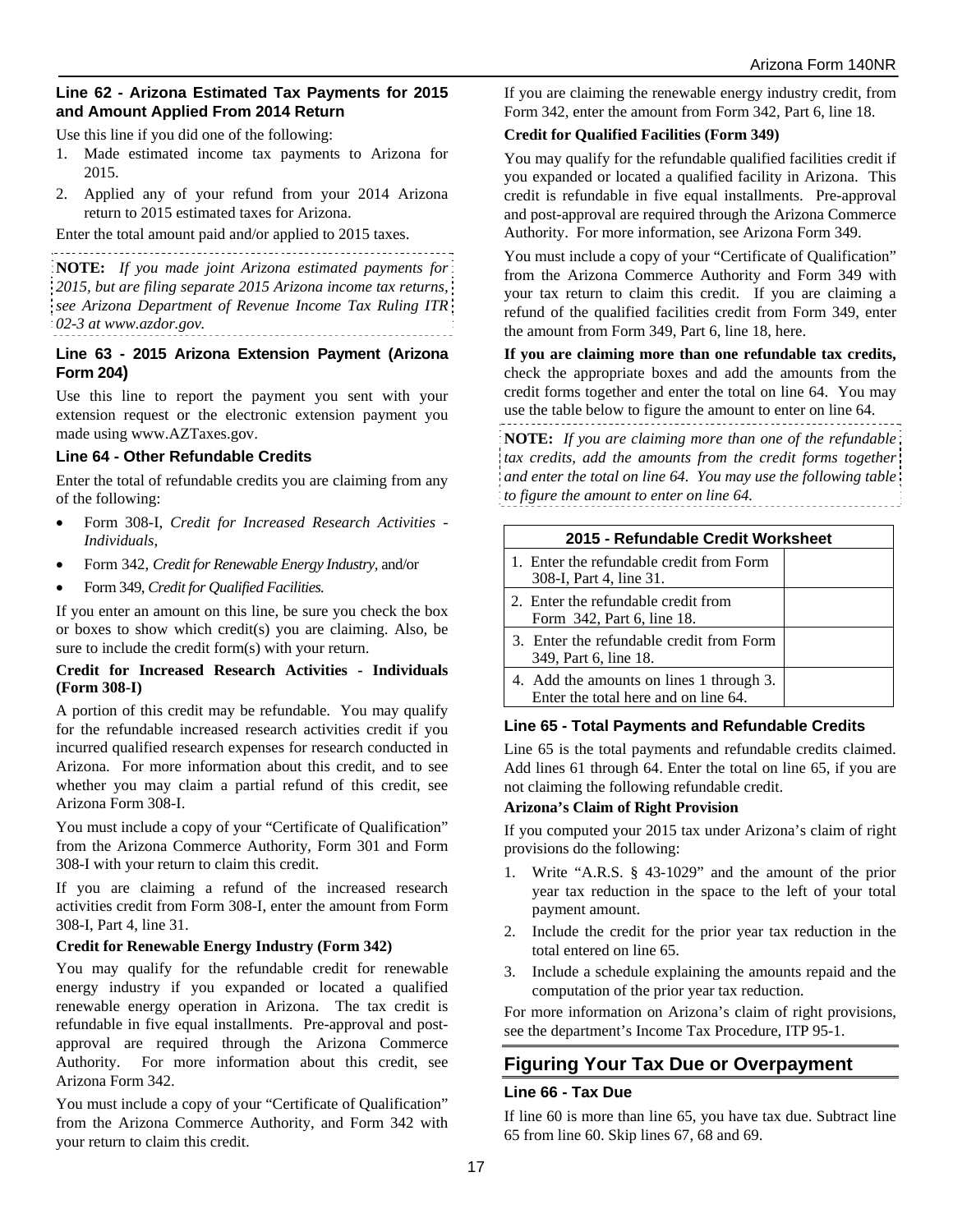#### **Line 67 - Overpayment**

If line 65 is more than line 60, subtract line 60 from line 65. Complete lines 68 and 69.

#### **Line 68 - Amount of Line 67 to Apply to 2016 Estimated Tax**

If you want all or part of your refund applied to next year's Arizona estimated taxes, enter that amount on line 68.

**NOTE:** *If you apply any of the amount shown on line 67 to 2016, you cannot use that amount to pay any tax that is later found to be due for 2015. You also may not claim a refund for that amount until you file your 2016 return.*

#### **Line 69 - Balance of Overpayment**

Subtract line 68 from line 67 to determine your overpayment balance before voluntary gifts and any estimated payment penalty and/or Arizona Long-Term Health Care Savings Account (AZLTHSA) withdrawal penalty.

### **Making Voluntary Gifts**

You can make voluntary gifts to each of the funds shown below. A gift will reduce your refund or increase the amount due with your return.

**NOTE:** *If you make a gift, you cannot change the amount of that gift later on an amended return.*

#### **Line 70 - Solutions Teams Assigned to Schools Fund**

You may give some or all of your refund to the Solutions Teams Assigned to Schools Fund. You may also give more than your entire refund. If you send in additional money with your return, include that amount on line 85. Enter the amount you want to donate on line 70.

Gifts go to the Arizona Assistance for Education Fund. The Arizona Board of Education will distribute money to the Arizona Department of Education to fund solutions teams assigned to schools.

#### **Line 71 - Arizona Wildlife Fund**

You may give some or all of your refund to the Arizona Wildlife Fund. You may also give more than your entire refund. If you send in additional money with your return, include that amount on line 85. Enter the amount you want to donate on line 71.

Your gift to the Arizona Wildlife Fund helps protect wildlife in the state. Many species like bald eagles, Apache trout and black-footed ferrets benefit from your gifts to this fund. Gifts are also used to improve areas for watching wildlife statewide.

#### **Line 72 - Child Abuse Prevention Fund**

You may give some or all of your refund to the Arizona Child Abuse Prevention Fund. You may also give more than your entire refund. If you send in additional money with your return, include that amount on line 85. Enter the amount you want to donate on line 72.

Gifts go to the Arizona Child Abuse Prevention Fund. This fund provides financial aid to community agencies for child abuse prevention programs.

#### **Line 73 - Domestic Violence Shelter Fund**

You may give some or all of your refund to the Domestic Violence Shelter Fund. You may also give more than your entire refund. If you send in additional money with your return, include that amount on line 85. Enter the amount you want to donate on line 73.

Gifts go to the Domestic Violence Shelter Fund. This fund provides financial aid to shelters for victims of domestic violence.

#### **Line 74 - Political Gift**

You may give some or all of your refund to a political party. You may also give more than your entire refund. If you send in additional money with your return, include that amount on line 85. Enter the amount you want to donate on line 74. If you donated to a political party, complete line 80.

Gifts go to one of the following political parties:

- Americans Elect
- Arizona Green Party
- Democratic
- Libertarian
- Republican

#### **Line 75 - Neighbors Helping Neighbors Fund**

You may give some or all of your refund to the Neighbors Helping Neighbors Fund. You may also give more than your entire refund. If you send in additional money with your return, include that amount on line 85. Enter the amount you want to donate on line 75.

Gifts go to the Neighbors Helping Neighbors Fund. This fund provides eligible recipients with emergency aid in paying energy utility bills and conserving energy.

#### **Line 76 - Special Olympics Fund**

You may give some or all of your refund to the Special Olympics Fund. You may also give more than your entire refund. If you send in additional money with your return, include that amount on line 85. Enter the amount you want to donate on line 76.

Gifts go to the Special Olympics Fund. This fund helps provide programs of the Arizona Special Olympics.

#### **Line 77 - Veterans' Donations Fund**

You may give some or all of your refund to the Veterans' Donations Fund. You may also give more than your entire refund. If you send in additional money with your return, include that amount on line 85. Enter the amount you want to donate on line 77.

Gifts go to the Veterans' Donations Fund, which may be used for veterans in Arizona.

#### **Line 78 - I Didn't Pay Enough Fund**

You may give some or all of your refund to the I Didn't Pay Enough Fund. You may also give more than your entire refund. If you send in additional money with your return, include that amount on line 85. Enter the amount you want to donate on line 78.

Gifts that you make to the I Didn't Pay Enough Fund will aid the state by going to the Arizona general fund.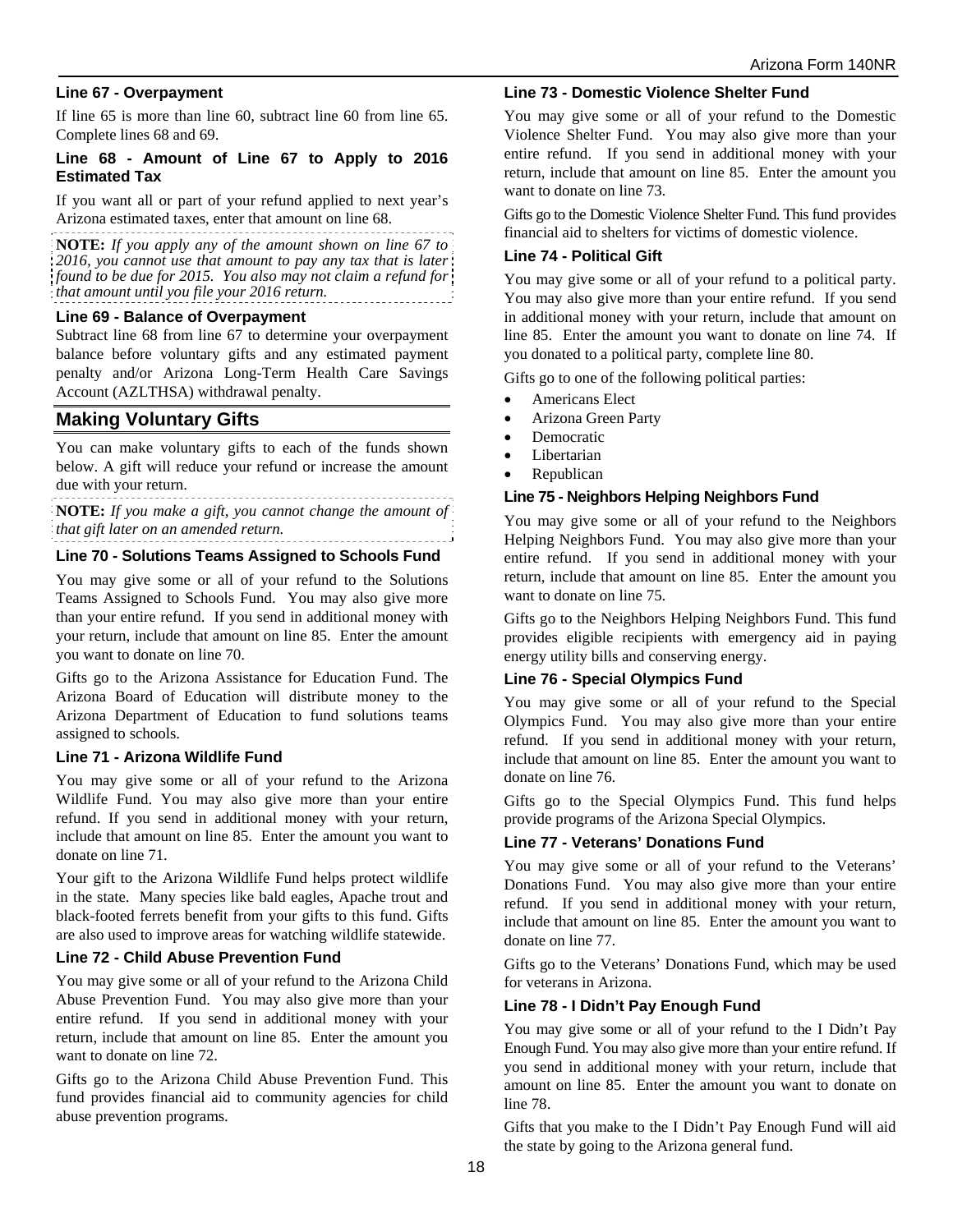#### **Line 79 - Sustainable State Parks and Roads Fund**

You may give some or all of your refund to the Sustainable State Parks and Roads Fund. You may also give more than your entire refund. If you send in additional money with your return, include that amount on line 85. Enter the amount you want to donate on line 79.

Gifts that you make to the Sustainable State Parks and Roads Fund will aid the state to operate, maintain and make capital improvements to buildings, roads, parking lots, highway entrances and any related structure used to operate state parks.

#### **Line 80 - Political Party**

If you entered an amount on line 74, check the box for the political party to which you wish to give. Select only one party. If you do not select a political party, the department will return the amount on line 74.

#### **Line 81 -**

- Estimated Payment Penalty
- Arizona Long-Term Health Care Savings Account (AZLTHSA) Withdrawal Penalty

#### **Estimated Payment Penalty**

**NOTE:** *Do not complete Arizona Form 221,* Underpayment of Estimated Tax by Individuals*, if the amount on Form 140NR, line 61 is more than the amount on Form 140NR, line 60. If the amount on Form 140NR, line 61, is more than the amount on Form 140NR, line 60, skip line 81, unless you must report an Arizona Long-Term Health Care Savings Account penalty.* 

| You must have made Arizona estimated income tax |                                                                 |                                                                 |  |  |  |
|-------------------------------------------------|-----------------------------------------------------------------|-----------------------------------------------------------------|--|--|--|
| payments during 2015 if:                        |                                                                 |                                                                 |  |  |  |
|                                                 | <b>AND</b>                                                      | <b>AND</b>                                                      |  |  |  |
| Your filing status is:                          | Your Arizona<br>gross income<br>for $2014$ was<br>greater than: | Your Arizona<br>gross income<br>for $2015$ was<br>greater than: |  |  |  |
| Married Filing Joint                            | \$150,000<br>\$150,000                                          |                                                                 |  |  |  |
| Single                                          | \$75,000                                                        | \$75,000                                                        |  |  |  |
| Head of Household                               | \$75,000                                                        | \$75,000                                                        |  |  |  |
| <b>Married Filing Separate</b>                  | \$75,000                                                        | \$75,000                                                        |  |  |  |

If you report as a farmer or fisherman for federal purposes, you were not required to make estimated payments during 2015 if the following apply:

- 1. You are a calendar year filer. You file your Arizona return by March 1, 2016. You pay in full the amount stated on your return as owed.
- 2. You are a fiscal year filer. You file your Arizona return by the first day of the third month after the end of your fiscal year. You pay in full the amount stated on your return as owed.

**If the above applies, check box 822 on line 82 and do not complete Form 221.** 

An individual who fails to make the required estimated payments is subject to penalty on any estimated tax payment that is late or underpaid.

Complete and include Form 221, *Underpayment of Estimated Tax by Individuals*, to determine if any penalty is due. Enter the total penalty from Form 221.

#### **Arizona Long-Term Health Care Savings Account (AZLTHSA) Withdrawal Penalty**

You must pay a withdrawal penalty if you made a long-term health care savings account withdrawal during 2015 for purposes other than to pay for qualified long-term health care expenses. *Long-term health care expense* means any expense you paid for long-term health care costs, including the following:

- expenses for skilled nursing care,
- expenses for home health care; and
- personal care or supportive services due to the loss of some capacity for self-care based on a chronic illness or condition.

The penalty is equal to 10% (.10) of the withdrawal. You must remit this penalty with your income tax return filed for the year in which you made the withdrawal.

Multiply the amount of your withdrawal subject to penalty by 10%. Enter the result.

#### **Line 82 - Box 821 through Box 824**

**Box 821:** check if any of the following applies to you.

- 1. You checked the box on line 1 of Form 221.
- 2. You completed the annualized income worksheet on Form 221.
- 3. You elected to be treated as a nonresident alien on your federal income tax return. You made three estimated payment installments. Your first installment equaled 50% of the total of all of your required installments.
- **Box 822:** check if you are an individual who for federal purposes reports as a farmer or fisherman.
- **Box 823:** check if you completed and are including Form 221.
- **Box 824:** check if you included an Arizona long-term HSA penalty on line 81.

#### **Line 83** -

Add lines 70 through 79 and 81. Enter the total

## **Figuring Your Refund or Amount Owed**

e-file You can get your refund quicker when you *e-file* and use direct deposit.

#### **Line 84 - Refund**

Subtract line 83 from line 69. Enter your refund on line 84 and skip line 85. If less than zero, enter amount owed on line 85.

If you owe money to any Arizona state agency, court, county, incorporated city or town and certain federal agencies, your refund may go to pay some of the debt. If so, the department will let you know by letter.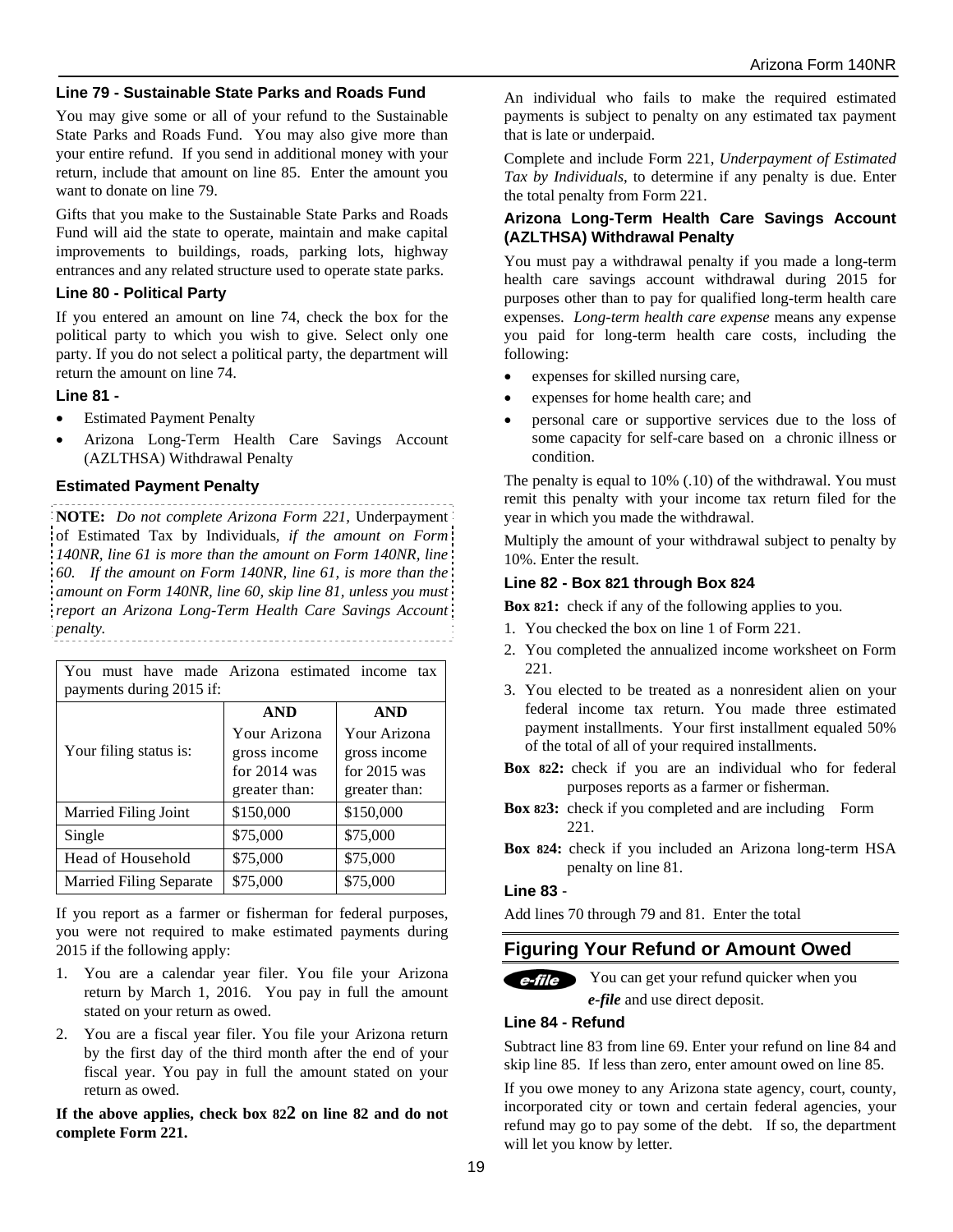**TAX TIP:** *If you change your address before you get your refund, let the department know. Write to: Refund Desk, Arizona Department of Revenue, PO Box 29216, Phoenix, AZ 85038-9216. Include your SSN in your letter.* 

## **Direct Deposit of Refund**

Complete the direct deposit line if you want us to directly deposit the amount shown on line 84 into your account at a bank or other financial institution (such as a mutual fund, brokerage firm or credit union) instead of sending you a check.

**NOTE:** *Check the box on line 84A if the direct deposit will ultimately be placed in a foreign account. If you check box 84A, do not enter your routing or account numbers. If this box is checked, we will not direct deposit your refund. We will mail you a check instead.* 

### **Why Use Direct Deposit?**

- You will get your refund fast even faster if you e-file!
- Payment is more secure since there is no check to get lost.
- It is more convenient. No trip to the bank to deposit your check.
- It saves tax dollars. A refund by direct deposit costs less to process than a check.

**NOTE:** *We are not responsible for a lost refund if you enter the wrong account information. Check with your financial institution to get the correct routing and account numbers and to make sure your direct deposit will be accepted.*

### **Routing Number**

#### **MAKE SURE YOU ENTER THE CORRECT ROUTING NUMBER.**

The routing number must be nine digits. The first 2 digits must be 01 through 12 or 21 through 32. Otherwise, the direct deposit will be rejected and a check will be sent instead. On the sample check, the routing number is 250250025.

### **Sample Check**



Note: The routing and account numbers may be in different places on your check.

Your check may state that it is payable through a financial institution different from the one at which you have your checking account. If so, **do not** use the routing number on that check. Instead, contact your financial institution for the correct routing number to enter here.

#### **Account Number**

#### **MAKE SURE YOU ENTER THE CORRECT ACCOUNT NUMBER.**

The account number can be up to 17 characters (both numbers and letters). **DO NOT** include hyphens, spaces or special symbols. Enter the number from left to right and leave any unused boxes blank. On the sample check, the account number is 20202086. Be sure **not** to include the check number.

**NOTE**: *If the direct deposit is rejected, a check will be mailed instead*.

#### **Line 85 - Amount Owed**

Add lines 66 and 83. Enter the amount you owe on line 85. If you are making voluntary donations on lines 70 through 79 in excess of your overpayment, enter the difference on line 85.You may pay only with a check, electronic check, money order, or credit card.

#### **Check or money order**

**NOTE:** *Include your check with your return*. *Please do not send cash.*

Make your check payable to Arizona Department of Revenue. Write your SSN and tax year on the front of your check or money order.

The department cannot accept checks or money orders in foreign currency. You must make payment in U.S. dollars.

#### **Electronic payment from your checking or savings account**

You can make an electronic payment from your checking or savings account to pay your balance due for 2015. There is no fee to use this method. To make an electronic payment, go to www.AZTaxes.gov and click on the "Make a Payment" link.

Be sure to enter the correct routing number and account number for your checking or savings account. You will be charged a \$25 NSF (non-sufficient funds) fee if you provide an incorrect routing number or an incorrect account number. Check with your financial institution to get the correct routing and account numbers.

The "E-Check" option in the "Payment Method" drop-down box will debit the amount from the checking or savings account that you specify. If you make an electronic payment from your checking or savings account, you will receive a confirmation number. **Please keep this confirmation number as proof of payment.** 

**NOTE:** *You may not make an electronic payment from your checking or savings account if the payment will ultimately be coming from a foreign account. In this case, you must pay by check or money order.*  

### **Credit card payment**

You can pay with your Discover, MasterCard, Visa, or American Express credit card. Go to www.AZTaxes.gov and click on the "Make a Payment" link and choose the credit card option. This will take you to a third party vendor site (provider).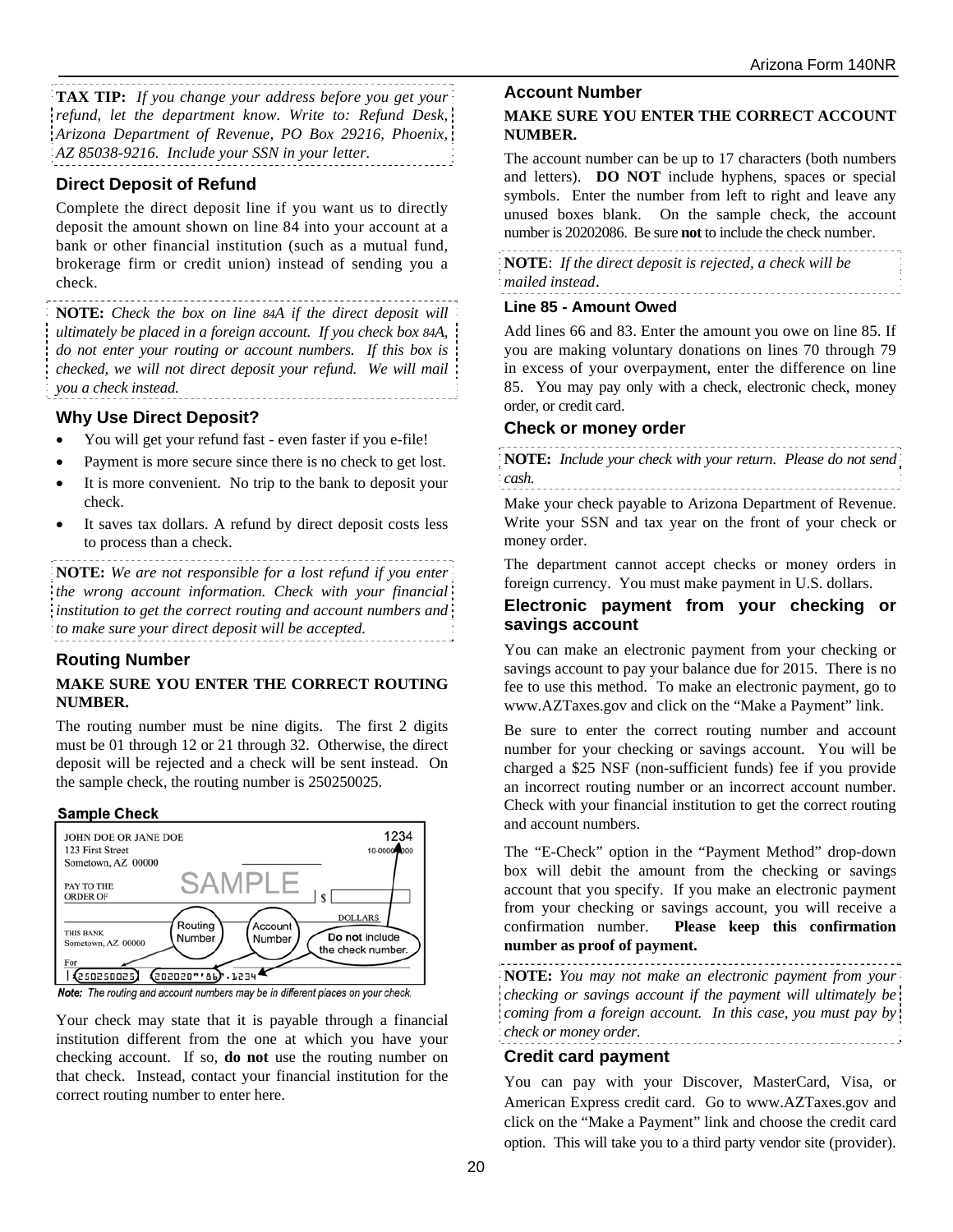The provider **will charge** you a convenience fee based on the amount of your tax payment. The provider will tell you what the fee is during the transaction; you will have the option to continue or cancel the transaction. If you complete the credit card transaction, you will receive a confirmation number. **Please keep this confirmation number as proof of payment.**

# **Installment Payments**

If you cannot pay the full amount shown on line 85 when you file, you may ask to make monthly installment payments. To make this request, complete Arizona Form 140-IA and mail the completed form to the address on the Form 140-IA. **Do not mail Form 140**-**IA with your income tax return.** You may obtain Arizona Form 140-IA from our website.

If you cannot pay the full amount shown on line 85, you will be charged interest and may be charged a late payment penalty on the tax not paid by April 18, 2016.

To limit the interest and penalty charges pay as much of the tax as possible when you file.

## **Sign Your Return**

You must sign your return. If married filing a joint return, both you and your spouse must sign even if only one had income. Form 140NR is not considered a valid return unless you sign it. The department cannot send a refund check without proper signatures on the return.

## **Instructions Before Mailing**

- **DO NOT** *STAPLE* **YOUR RETURN. DO NOT STAPLE ANY DOCUMENTS, SCHEDULES OR PAYMENT TO YOUR RETURN.**
- Make sure your **NAME** is on the return.
- Make sure your **SSN** is on your return.
- Be sure you enter your daytime telephone number in the space provided on the front of your return.
- Check to make sure that your math is correct. A math error can cause delays in processing your return.
- If claiming **dependent** exemptions, write the number of dependents claimed on the **front** of the return. On page 1 of the return, write each dependent's name, SSN, relationship, and the number of months that he or she lived in your home. If more space is needed, complete page 3 and include with your return.
- Check the **boxes** to make sure you filled in all required boxes.
- If you requested a filing extension, make sure that you check box **82F** on page 1 of the return.
- Sign your return and have your spouse sign, if filing jointly.
- Write your SSN and tax year on the front of your check.

The Department of Revenue may charge you \$25 for a check returned unpaid by your financial institution.

- Include all required documents. Place these documents to the back of your return. Documents you must include with your return are those items listed in numbers 1 through 4 below.
- 1. Include *Form(s) W-2* after the last page of your return. Also include Form(s) 1099-R after the last page of your return if you had Arizona tax withheld from your pension or annuity.
- 2. Include Arizona Form 301, applicable credit forms, and your own schedules after page 2 of your return. If itemizing, include these forms after your Arizona Schedule A (NR) and your federal Schedule A.
- 3. If claiming a credit for taxes paid to another state or country include a copy of the other state's or country's filed return.
- 4. If you itemize, be sure to include Arizona Schedule A (NR) and a copy of the federal Schedule A. Include the Arizona Schedule A (NR) and the federal Schedule A directly after page 2 of your return. Include other forms and schedules behind the Schedules A.
- Do **not** include correspondence with your return.

## **Filing Your Return**

Before you mail your return, make a copy of your return. Also, make a copy of any schedules that you are including with your return. Keep the copies for your records. Be sure that you mail the original and not a copy.

To avoid delays, if you are mailing more than one tax return, please use separate envelopes for each return.

## **Where Should I Mail My Return?**

If you are **sending a payment** with this return, mail the return to:

Arizona Department of Revenue PO Box 52016 Phoenix, AZ 85072-2016

If you are **expecting a refund, or owe no tax**, or **owe tax but are not sending a payment**, mail the return to:

Arizona Department of Revenue PO Box 52138 Phoenix, AZ 85072-2138

### **Make sure you put enough postage on the envelope**

The U.S. Post Office must postmark your return or extension request by midnight April 18, 2016. A postage meter postmark will not qualify as a timely postmark. *Only a postmark from the U.S. Post Office will qualify.* You may also use certain private delivery services designated by the IRS to meet the "timely mailing as timely filed" rule.

## **How Long to Keep Your Return**

You must keep your records as long as they may be needed for the administration of any provision of Arizona tax law. Generally, this means you must keep records that support items shown on your return until the period of limitations for that return runs out.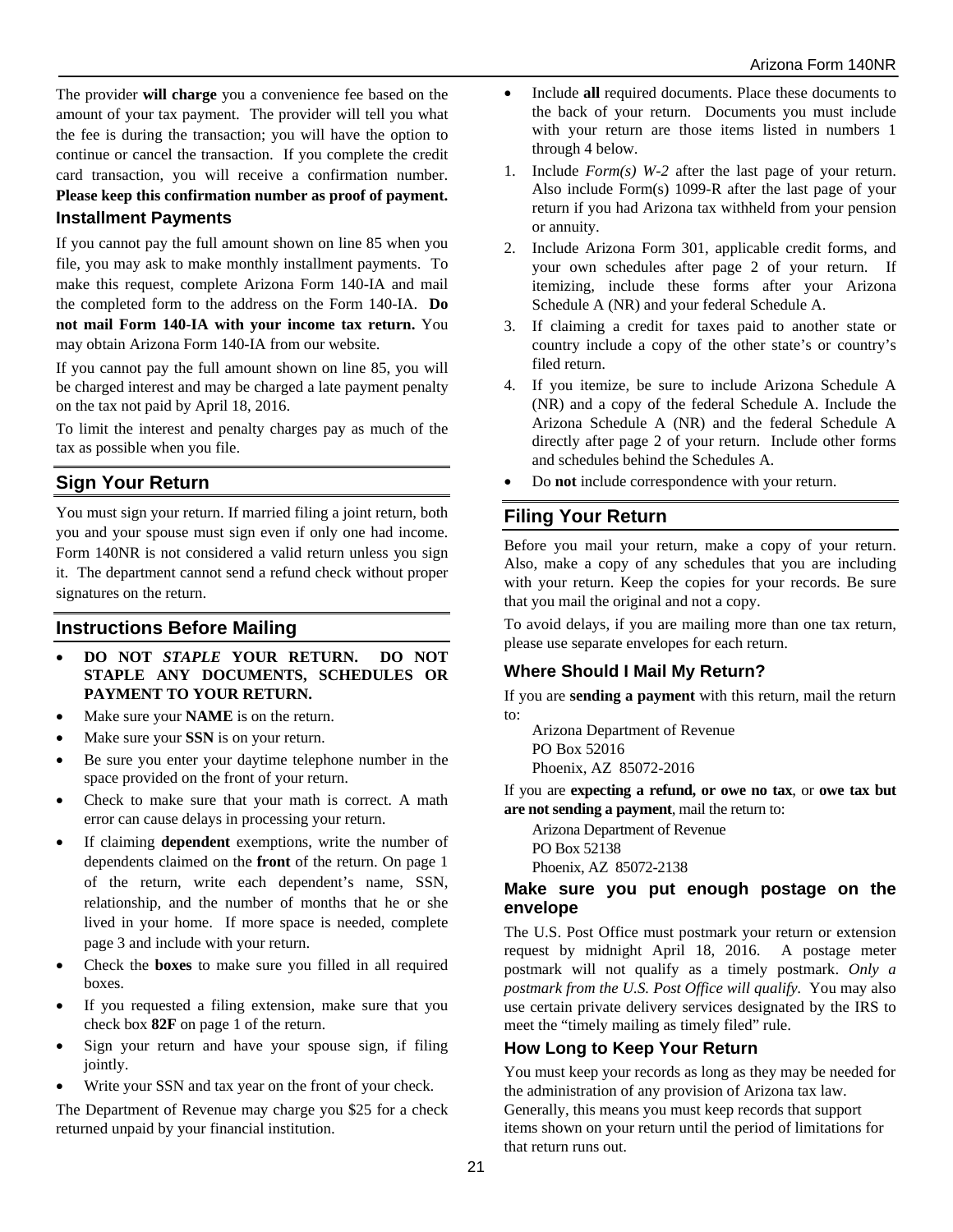The period of limitations is the period of time in which you can amend your return to claim a credit or refund or the department can assess additional tax. A period of limitations is the limited time after which no legal action can be brought. Usually, this is four years from the date the return was due or filed.

In some cases, the limitation period is longer than four years. The period is six years from when you file a return if you underreport the income shown on that return by more than 25%. The department can bring an action at any time if a return is false or fraudulent, or you do not file a return. To find out more about what records you should keep, see federal Publication 552.

## **Where's My Refund**

You can check on your refund by visiting www.azdor.gov or www.AZTaxes.gov and clicking on "Where's my refund?" or you may call one of the numbers listed on page 1. Before you call, be sure to have a copy of your 2015 tax return on hand. You will need to know your SSN, your filing status and your 5-digit ZIP Code.

#### **Contacting the Department**

Your tax information on file with the department is confidential. If you want the department to discuss your tax matters with someone other than yourself, you must authorize the department to release confidential information to that person.

You may use Arizona Form 285, to authorize the department to release confidential information to your appointee. See Form 285 for details.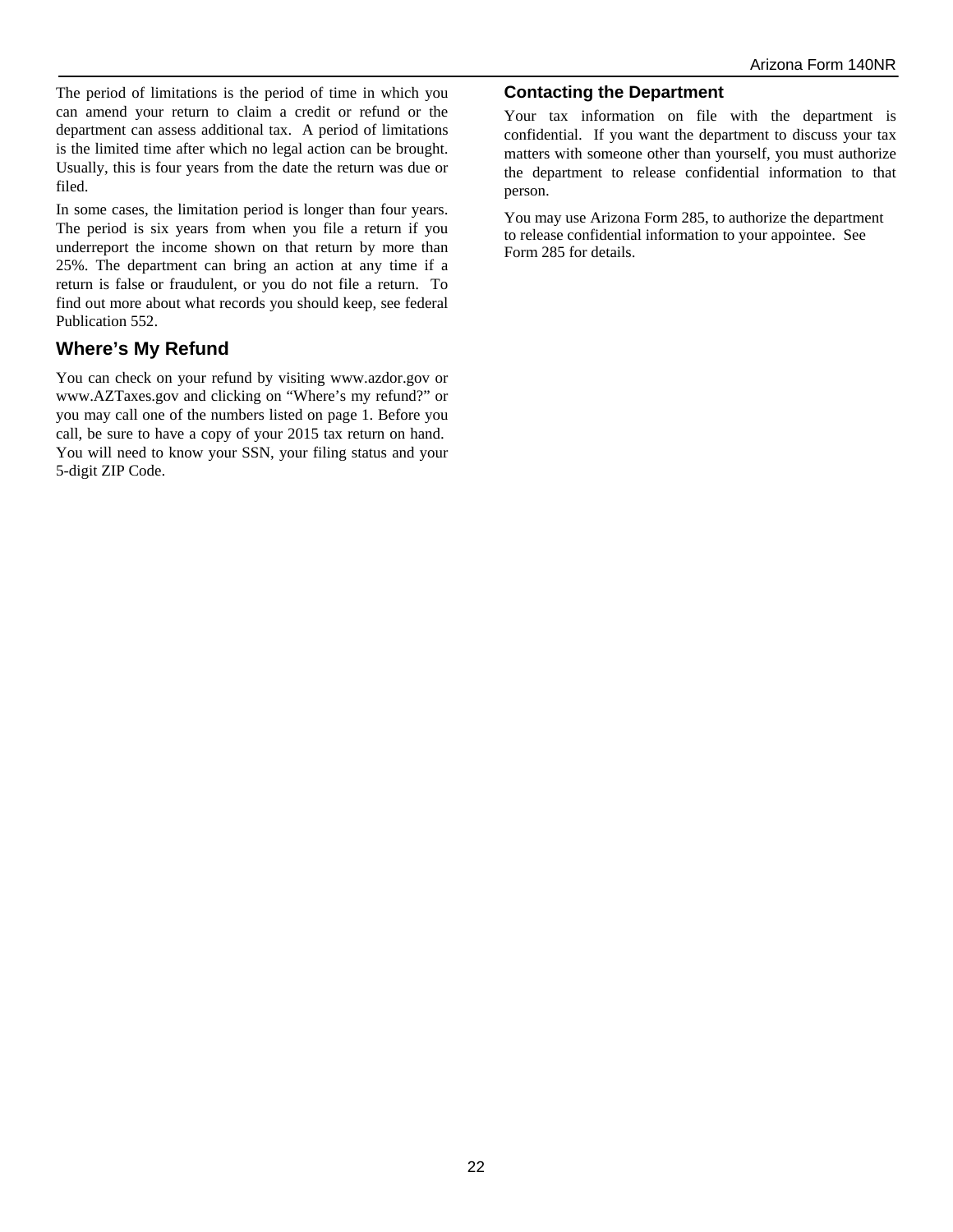## **Worksheet for Net Long-Term Capital Gain Subtraction for Assets Acquired** *After* **December 31, 2011**

2015 Original return 2015 Amended return

| Long-Term Capital Gain or (loss) as reported on<br>federal Schedule D (or other form/schedule) and<br>included in computation of federal adjusted gross<br>income.<br><i>Enter</i> the total net long-term capital gains or<br>(losses) from the following forms in each<br>applicable column. See page 24 for instructions. |                                                                                               | (a)<br><b>Total net</b><br>long-term<br>capital gains<br>or (losses)<br>(for all assets) | (b)<br>Net long-term<br>capital gains or<br>(losses) included<br>in column (a)<br>from Arizona<br>sources | (c)<br>Net long-term<br>capital gains or<br>(losses) included<br>in column (b)<br>from assets<br>acquired before<br>1/1/2012 | (d)<br>Net long-term<br>capital gains or<br>(losses) included<br>in column (b)<br>from assets<br>acquired after<br>12/31/2011 |  |
|------------------------------------------------------------------------------------------------------------------------------------------------------------------------------------------------------------------------------------------------------------------------------------------------------------------------------|-----------------------------------------------------------------------------------------------|------------------------------------------------------------------------------------------|-----------------------------------------------------------------------------------------------------------|------------------------------------------------------------------------------------------------------------------------------|-------------------------------------------------------------------------------------------------------------------------------|--|
| 1                                                                                                                                                                                                                                                                                                                            | Form(s)<br>8949<br><b>Sales</b><br>and<br><i>Other</i><br>Dispositions of Capital Assets; and |                                                                                          |                                                                                                           |                                                                                                                              |                                                                                                                               |  |
|                                                                                                                                                                                                                                                                                                                              | Form(s) 1099-B, Proceeds from Broker                                                          |                                                                                          |                                                                                                           |                                                                                                                              |                                                                                                                               |  |
|                                                                                                                                                                                                                                                                                                                              | and Barter Exchange Transactions, for                                                         |                                                                                          |                                                                                                           |                                                                                                                              |                                                                                                                               |  |
|                                                                                                                                                                                                                                                                                                                              | long-term transactions directly reported                                                      |                                                                                          |                                                                                                           |                                                                                                                              |                                                                                                                               |  |
|                                                                                                                                                                                                                                                                                                                              | on federal Schedule D.                                                                        | 1                                                                                        |                                                                                                           |                                                                                                                              |                                                                                                                               |  |
| 2                                                                                                                                                                                                                                                                                                                            | Form(s) 4797 Sales of Business Property                                                       | $\overline{2}$                                                                           |                                                                                                           |                                                                                                                              |                                                                                                                               |  |
| 3                                                                                                                                                                                                                                                                                                                            | Form(s) 2439 Notice to Shareholder of<br><b>Undistributed Long-Term Capital Gains</b>         | 3                                                                                        |                                                                                                           |                                                                                                                              |                                                                                                                               |  |
| 4                                                                                                                                                                                                                                                                                                                            | Form(s) 6252 Installment Sale Income                                                          | 4                                                                                        |                                                                                                           |                                                                                                                              |                                                                                                                               |  |
| 5                                                                                                                                                                                                                                                                                                                            | Form(s) 4684 Casualties and Thefts                                                            | 5                                                                                        |                                                                                                           |                                                                                                                              |                                                                                                                               |  |
| 6                                                                                                                                                                                                                                                                                                                            | Form(s) 6781 Gains and Losses from                                                            |                                                                                          |                                                                                                           |                                                                                                                              |                                                                                                                               |  |
|                                                                                                                                                                                                                                                                                                                              | Sec. 1256 Contracts and Straddles                                                             | 6                                                                                        |                                                                                                           |                                                                                                                              |                                                                                                                               |  |
| 7                                                                                                                                                                                                                                                                                                                            | Form(s) 8824 Like-Kind Exchanges                                                              | 7                                                                                        |                                                                                                           |                                                                                                                              |                                                                                                                               |  |
| 8                                                                                                                                                                                                                                                                                                                            | Partnerships, S corporations, estates, and                                                    |                                                                                          |                                                                                                           |                                                                                                                              |                                                                                                                               |  |
|                                                                                                                                                                                                                                                                                                                              | trusts -- from AZ Form 120S Schedule K-                                                       |                                                                                          |                                                                                                           |                                                                                                                              |                                                                                                                               |  |
|                                                                                                                                                                                                                                                                                                                              | $1(NR)$ ; AZ Form 165 Schedule K- $1(NR)$ ;                                                   |                                                                                          |                                                                                                           |                                                                                                                              |                                                                                                                               |  |
|                                                                                                                                                                                                                                                                                                                              | and AZ Form 141 Schedule K-1(NR)                                                              | 8                                                                                        |                                                                                                           |                                                                                                                              |                                                                                                                               |  |
| 9                                                                                                                                                                                                                                                                                                                            | Form(s)<br>1099-DIV<br>Dividends<br>and                                                       |                                                                                          |                                                                                                           |                                                                                                                              |                                                                                                                               |  |
|                                                                                                                                                                                                                                                                                                                              | <b>Distributions</b>                                                                          | 9                                                                                        |                                                                                                           |                                                                                                                              |                                                                                                                               |  |
| 10                                                                                                                                                                                                                                                                                                                           | Subtotal: for each column, combine the                                                        |                                                                                          |                                                                                                           |                                                                                                                              |                                                                                                                               |  |
|                                                                                                                                                                                                                                                                                                                              | amounts and enter the total.                                                                  | 10                                                                                       |                                                                                                           |                                                                                                                              |                                                                                                                               |  |
| 11                                                                                                                                                                                                                                                                                                                           | Long-term capital loss carryover. See the<br>instructions for the amount(s) to enter, if      |                                                                                          |                                                                                                           |                                                                                                                              |                                                                                                                               |  |
|                                                                                                                                                                                                                                                                                                                              | any, in each applicable column.                                                               | 11                                                                                       |                                                                                                           |                                                                                                                              |                                                                                                                               |  |
| 12                                                                                                                                                                                                                                                                                                                           | Subtract line 11 from line 10 and enter                                                       |                                                                                          |                                                                                                           |                                                                                                                              |                                                                                                                               |  |
|                                                                                                                                                                                                                                                                                                                              | the difference in each applicable column.                                                     | 12                                                                                       |                                                                                                           |                                                                                                                              |                                                                                                                               |  |
| 13                                                                                                                                                                                                                                                                                                                           | For amount to enter on line 13, column                                                        |                                                                                          |                                                                                                           |                                                                                                                              |                                                                                                                               |  |
|                                                                                                                                                                                                                                                                                                                              | (d), see the worksheet instructions.                                                          | 13                                                                                       |                                                                                                           |                                                                                                                              |                                                                                                                               |  |
| 14                                                                                                                                                                                                                                                                                                                           | Net Long-term capital gain or (loss)                                                          |                                                                                          |                                                                                                           |                                                                                                                              |                                                                                                                               |  |
|                                                                                                                                                                                                                                                                                                                              | included in computation of your                                                               |                                                                                          |                                                                                                           |                                                                                                                              |                                                                                                                               |  |
|                                                                                                                                                                                                                                                                                                                              | federal adjusted gross income. Subtract                                                       |                                                                                          |                                                                                                           |                                                                                                                              |                                                                                                                               |  |
|                                                                                                                                                                                                                                                                                                                              | line 13 from line 12 and enter the<br>difference in each applicable column.                   |                                                                                          |                                                                                                           |                                                                                                                              |                                                                                                                               |  |
|                                                                                                                                                                                                                                                                                                                              |                                                                                               |                                                                                          |                                                                                                           |                                                                                                                              |                                                                                                                               |  |
|                                                                                                                                                                                                                                                                                                                              | If the amount on line $14$ , column (d)<br>is a net capital (loss), you do not                |                                                                                          |                                                                                                           |                                                                                                                              |                                                                                                                               |  |
|                                                                                                                                                                                                                                                                                                                              | qualify to take the subtraction.                                                              |                                                                                          |                                                                                                           |                                                                                                                              |                                                                                                                               |  |
|                                                                                                                                                                                                                                                                                                                              | If the amount on line 14, column (d)                                                          |                                                                                          |                                                                                                           |                                                                                                                              |                                                                                                                               |  |
|                                                                                                                                                                                                                                                                                                                              | is a net capital gain, enter the result                                                       |                                                                                          |                                                                                                           |                                                                                                                              |                                                                                                                               |  |
|                                                                                                                                                                                                                                                                                                                              | on Form 140NR, line 35.                                                                       |                                                                                          |                                                                                                           |                                                                                                                              |                                                                                                                               |  |
|                                                                                                                                                                                                                                                                                                                              | Also enter the amount from line 14,                                                           |                                                                                          |                                                                                                           |                                                                                                                              |                                                                                                                               |  |
|                                                                                                                                                                                                                                                                                                                              | column (b) on Form 140NR, line 34.                                                            | 14                                                                                       |                                                                                                           |                                                                                                                              |                                                                                                                               |  |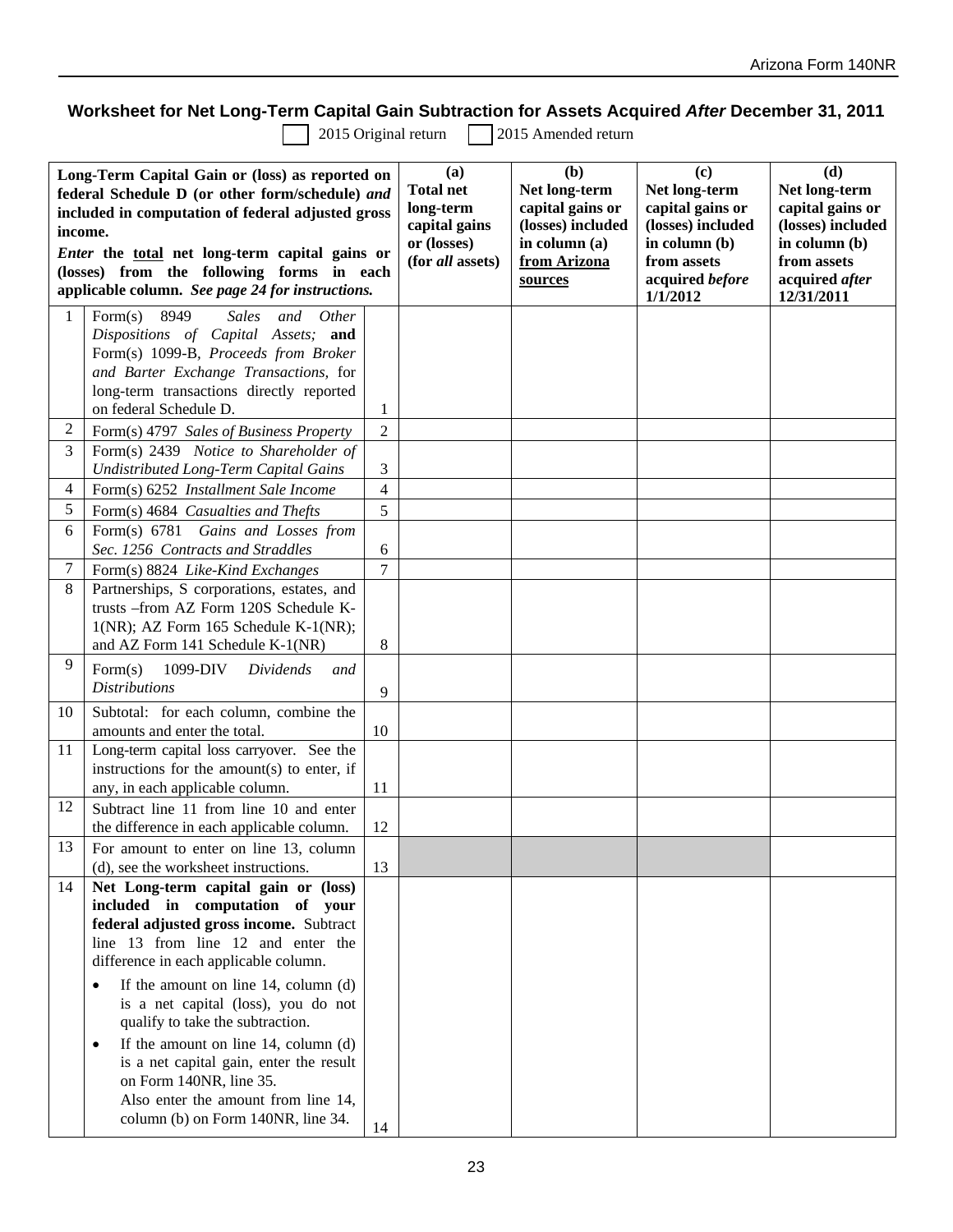**Instructions for completing the worksheet for the subtraction from Arizona gross income for net long-term capital gain from assets acquired**  *after* **December 31, 2011.**

### **Purpose of the Worksheet**

You may subtract a percentage of any net long-term capital gain included in your federal adjusted gross income that is from an investment in an asset acquired after December 31, 2011.

As a nonresident, you may take the allowable subtraction for only those qualified net long-term capital gains that are from Arizona sources.

To take the allowable subtraction, you must know whether the capital gain or (loss) is considered short-term or long-term. Only the net long-term capital gain from assets acquired *after*  December 31, 2011, is used in the computation for the subtraction. For more information about determining whether a gain or (loss) is short term or long term, see federal Publication 544 at www.irs.gov.

If you cannot verify that the capital gain is from the sale of an asset acquired after December 31, 2011, then the capital gain should be included in column (c) of the worksheet as a capital gain from an asset acquired before January 1, 2012.

An asset acquired by gift or inheritance is considered acquired on the date it was acquired by the gift-giver or the deceased individual.

## **When Should the Worksheet be Complete?**

You *must* complete this worksheet to take the allowable subtraction if you have a net capital gain included in your federal adjusted gross income and the gain includes assets purchased *after* December 31, 2011.

Do *not* complete this worksheet if either of the following applies:

- You do not have any capital gains to report for the current tax year.
- You do not have any net capital gain from asset(s) acquired *after* December 31, 2011, to report for the current tax year.

## **General Instructions**

- 1. Check the box if this worksheet is for an original or an amended return.
- 2. Keep this worksheet for your records.

## **Line-by-Line instructions**

Lines 1 through 8, lists the federal forms reported on federal Schedule D. Line 9 identifies the total capital gain distributions reported on Form(s) 1099-DIV.

 **Column (a)** is the **total** amount of long-term capital gains or (losses) reported on federal Schedule D or other forms/schedules.

- **Column (b)** is the amount of long-term capital gains or (losses) included in column (a) from Arizona sources.
- **Column (c)** is the amount of the long-term capital gains or (losses), included in column (b) for assets acquired *before* January 1, 2012.
- **Column (d)** is the amount of the long-term capital gains or (losses), included in column (b) for assets acquired *after* December 31, 2011.

#### **Lines 1 through 8 - Capital Gains or (Losses) Reported on federal Schedule D.**

Enter the long-term capital gain or (loss) from the federal form listed that was reported on your federal Schedule D and included in the computation of your federal adjusted gross income.

### **Line 9 - Long-Term Capital Gains or (Losses)**

Capital gains listed on a 1099-DIV are gains passed on from a fund, such as a mutual fund, from the sale of assets within the fund. Generally, such funds do not provide the information needed to determine when the asset that was sold was acquired. In this situation, the capital gains will be considered as acquired before January 1, 2012, and would not qualify for this subtraction.

Enter the long-term capital gain or (loss) reported on Form(s) 1099-DIV and included in your computation of federal adjusted gross income.

**NOTE:** *Some taxpayers are not required to file federal Schedule D to report certain capital gains or (losses). In these cases, the long-term capital gains or (losses) are reported directly on the taxpayer's income tax return. Enter those items on line 9 of the worksheet.* 

### **Line 10 - Subtotal**

For each column, combine the amounts listed on lines 1 through 9 and enter the total.

### **Line 11 - Long-Term Capital (Loss) Carryover**

- Column (a), enter the total amount of long-term capital loss carryover *actually used* on the federal return for the current table year.
- Column (b), enter the portion from column (a) that is *from Arizona sources*.
- Column (c), enter the portion from column (b) that is from assets acquired before January 1, 2012.
- Column (d), enter the portion from column (b) that is from assets acquired after December 31, 2011.

#### **Line 12 -**

Subtract line 11 from line 10 and enter the difference in applicable column.

#### **Line 13 -**

To determine the amount to enter on line 13, column (d), answer the following questions.

Did you take a subtraction for any net capital gain included in federal adjusted gross income for the taxable year derived